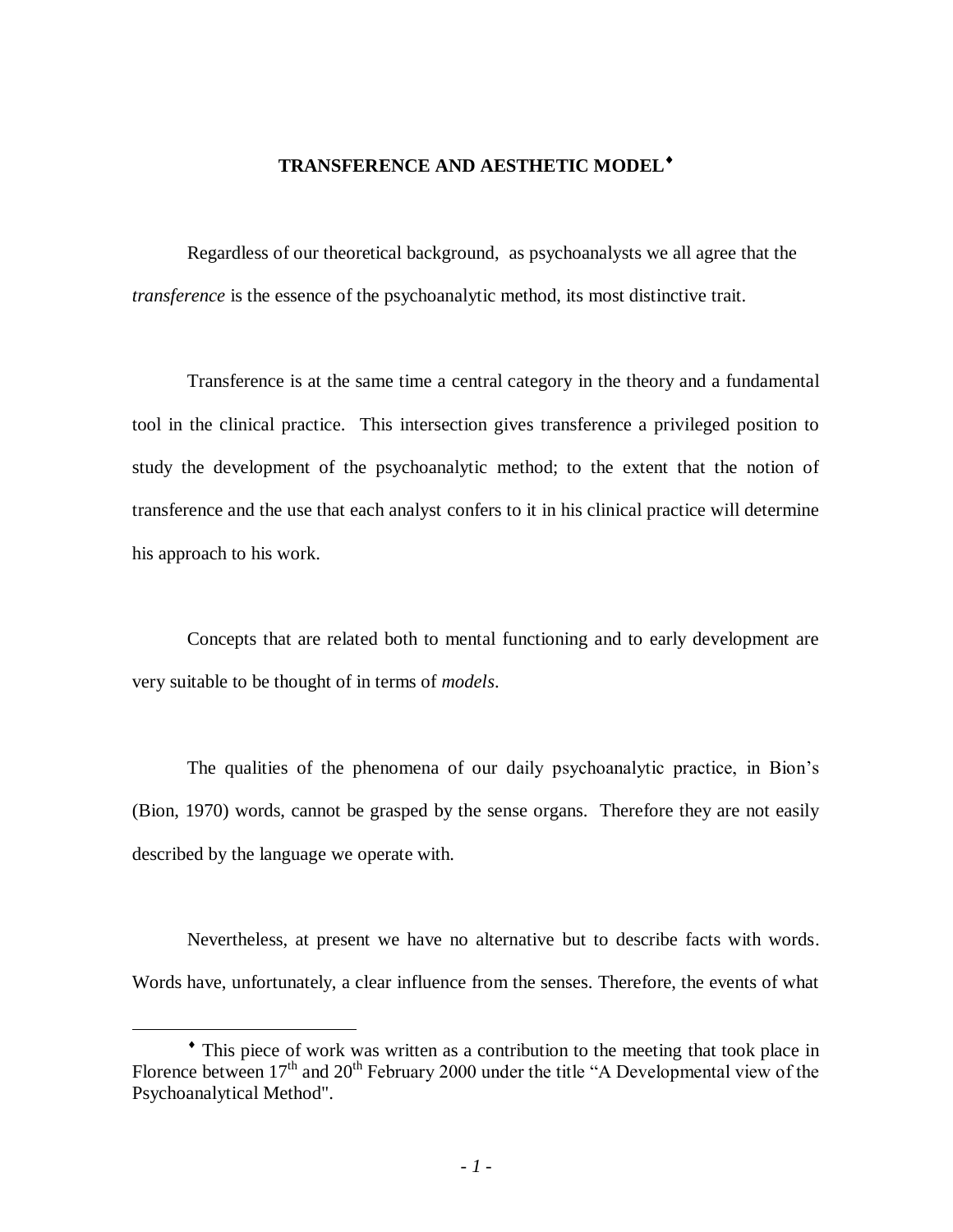we call "psychic reality", can only be intuited through the living interaction of the transference-countertransference relationship.

Bion suggests (Bion, 1970) that the language of art, the "language of achievement" provides a more appropriate idea about the transformation required by the emotional experience for its communication.

The construction of models (with elements arising from the experience of the transference relationship) can provide the analyst with an adequate link between the facts observed in the clinical practice and the theories with which he approaches them.

Each model of the mind is the outcome both of the constant combination of elements and of the conception of the mind and the theory of early emotional development that an author has. In the course of his work Meltzer follows the path that goes from Freud through Klein, to Bion focusing on the different models that his predecessors use.

It isn't surprising that Meltzer (Meltzer, 1984) calls the Freudian model a *neurophysiological or hydrostatic one*, since Freud created his work at the climax of modern science, at a time when classic thermodynamics of reversible and balanced processes were the scientific paradigm.

The central discovery of Freud's clinical work was the transference. When Freud came up against it, as before when he discovered resistance, he considered it an obstacle in clinical practice.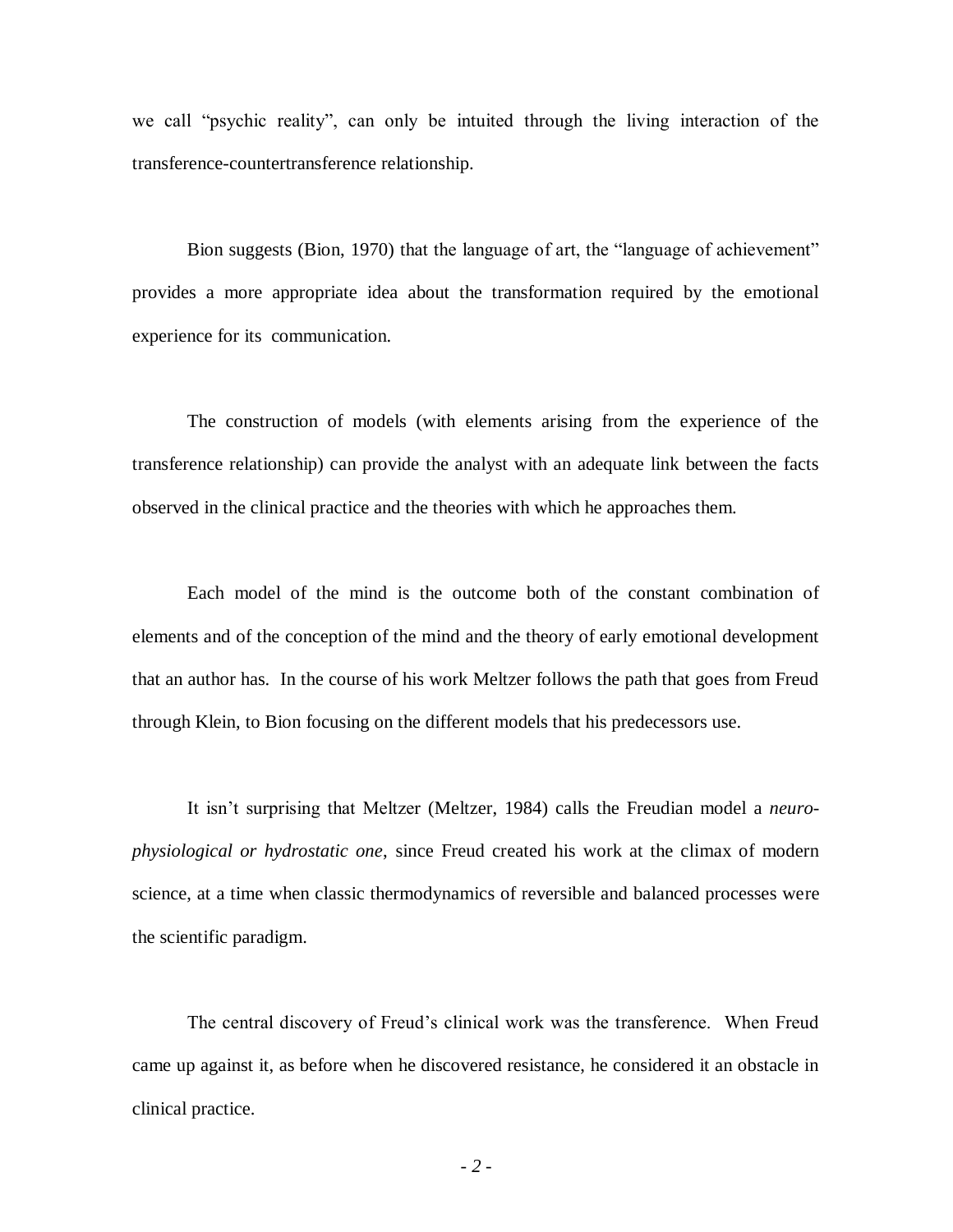The psychoanalytic aim in the early times was to gain access to the memoriesconsidered as the cause of the symptoms of hysteria. Resistance at first and transference later, were annoying obstacles on the path to memory. In 1895, in The Psychotherapy of Hysteria (Freud, S. 1895), he refers to three possibilities for not eliciting any reminiscence. The first one is that there is really nothing more to be found, the second is having come up against a resistance "…but there is a third possibility which bears witness equally to an obstacle, but this time an external obstacle and not one inherent in the material. This happens when the patient's relationship with the physician is disturbed and that is the *worst obstacle*<sup>\*</sup> that we can come across..."

Today we know that those obstacles - resistance and transference – soon became irreplaceable guides, essential in Freud's clinical work. As Freud said in the epilogue of "Dora" (Freud, S., 1905) and in "Recollecting, Repeating and Working Through", (Freud, S., 1914) it is through the repetition in the transference (that arises in the climax of resistance) that the most revealing reminiscences emerge in an analysis.

Freud's initial contact with his adult hysterical patients showed him the way to the idea of transference as a resistance and a repetitive recollection of the past, but Melanie Klein's circumstances at the beginning of her clinical practice were very different.

By first observing, and later treating children, she was from the beginning in touch with the immediacy of psychic reality. Reading the Kleinian papers that offer clinical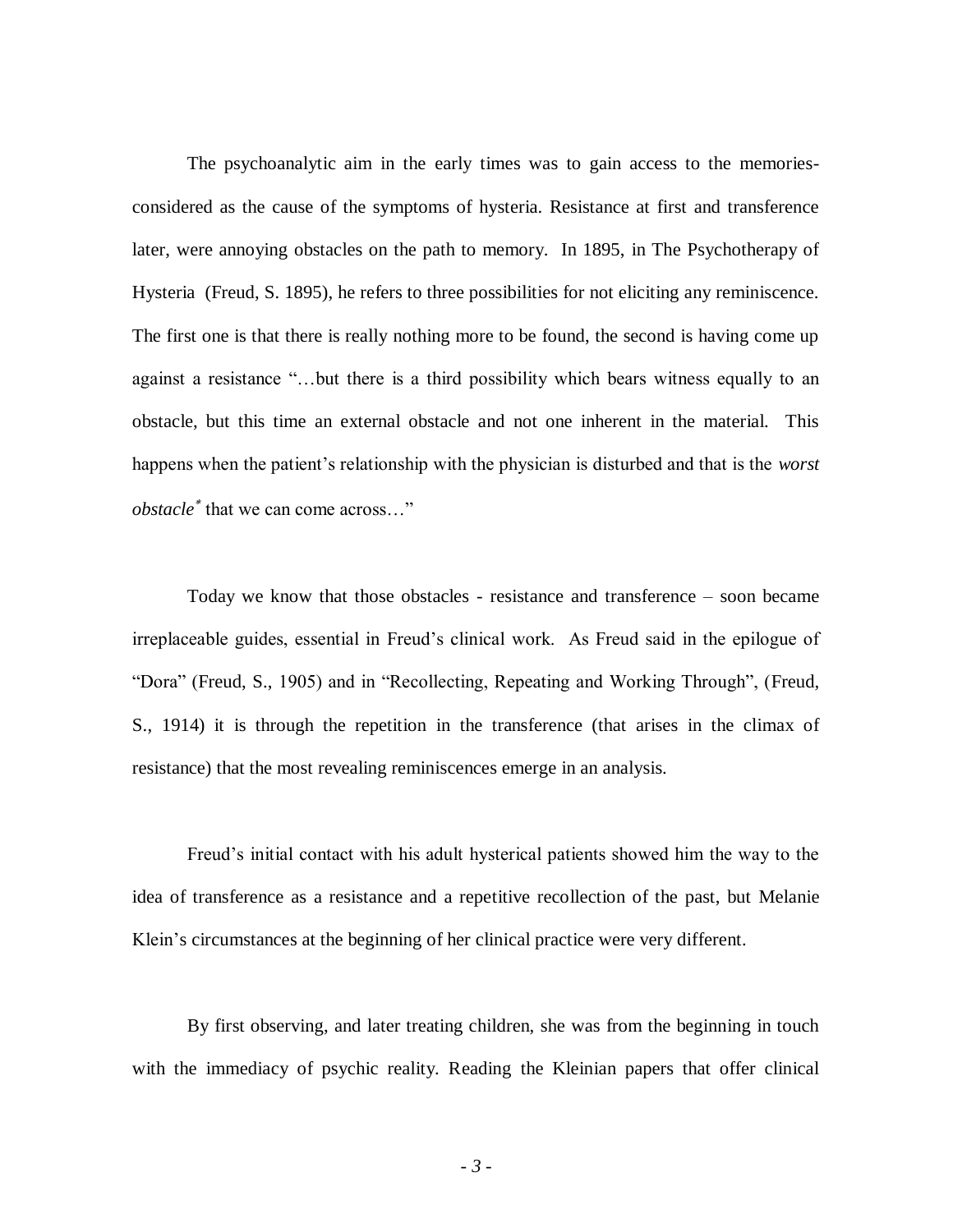examples of the analysis of her small patients of the 20s, one finds that the transference has strong presence and power.

The experience of the transference relationship in the setting of her clinical practice forced itself with such vividness onto Klein that both her technical modifications (for example the discovery of the play technique), as well as her theoretical assumptions emerged in a natural manner. It seems safe to assume that all of Klein's theoretical constructions were built initially from the *transference experience* with her small patients.

Central to the Kleinian concept of transference is the mechanism of *personification* (Klein, 1929) , hinged on the notion of a relationship with an internal object. This is why children arrive to analysis in a "transference" relationship even with real objects from their daily life. The attitude and behaviour of children is not determined by their parents' behaviour but by an internal imago which Klein defines as a figure halfway between the representation of the parents deformed by projection and their real, external image.

Transference is therefore, the *externalization* in a new object, the analyst, of the same kind of relationship established with the introjected objects. This conceptualization does not offer a comfortable place to the idea of repetitive recall, even tough Melanie Klein herself does her utmost to place it in her theoretical context.

Therefore with Melanie Klein a new model emerges, in which the "geography" of fantasy in terms of spaces in the mind and in objects is privileged. With the splitting of the

 $\overline{a}$ 

*the italics are mine*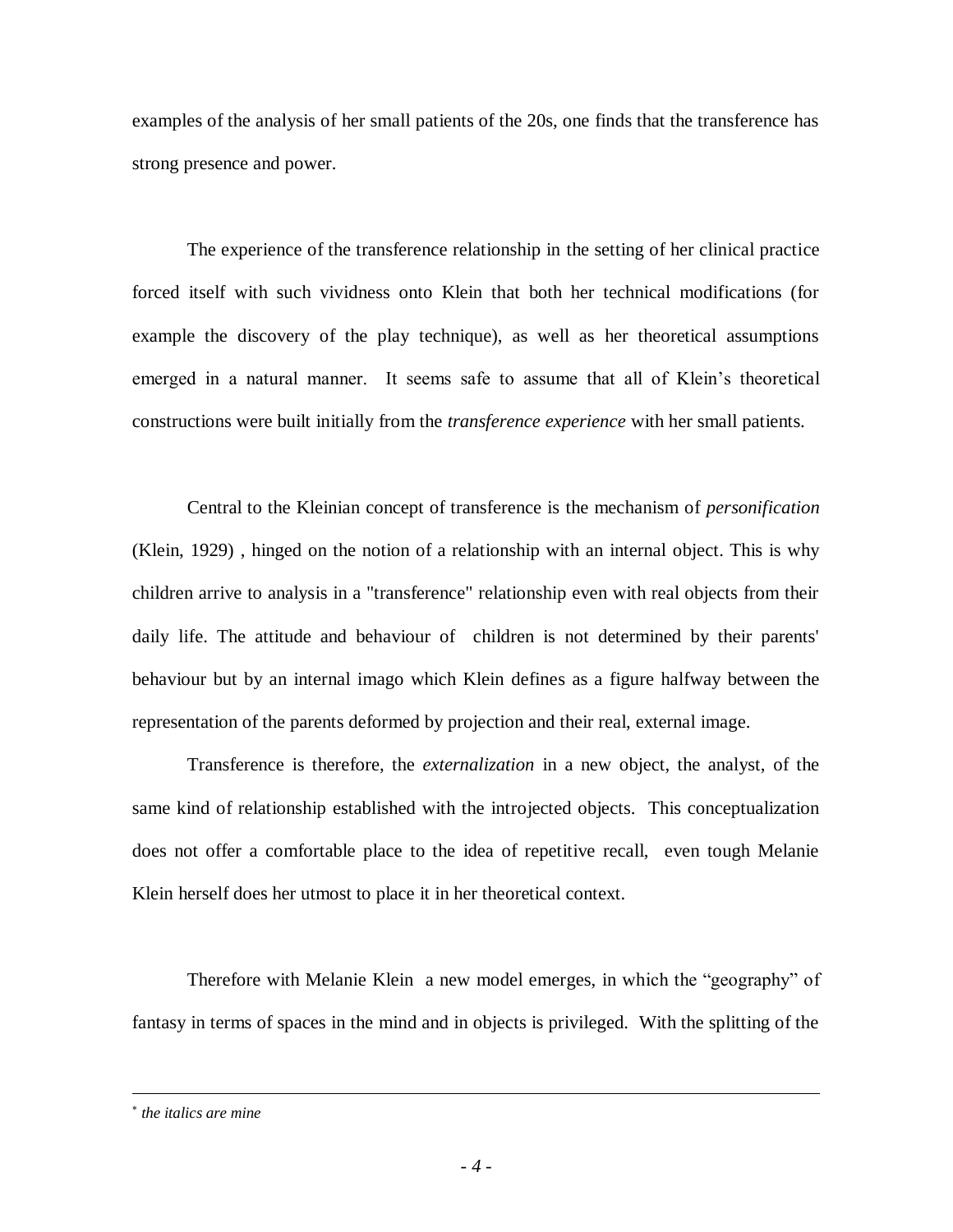self and its objects, a world of imagoes, which during the development of the theory will become internal objects, constitute the "inner world" from 1934 onwards.

In this model, mental development arises from an initial chaos where the death impulse predominates, bringing about intense annihilation anxieties, extremely sadistic superego characters, and ego defenses of the same characteristics.

The internalization of the good objects with which the self will maintain a dependent link of an introjective nature, as development progresses, originates what Meltzer (Meltzer, 1984) has called the *theological model* of the mind. It is based on the idea that people have something akin to a "religion" in which their internal objects play a role of "gods" with regulatory functions in the internal world.

An interesting extrapolation could be to suggest that, according to this theological perspective, at the beginning life must have taken place in *Hades*. With development, objects become synthesized, the self becomes more integrated and anxiety takes the form of the notion of responsibility for psychic reality. Continuing with the theological vertex, the idea of death and resurrection could be seen as something similar to *Paradise*, or at leas to a *Purgatory*, where a type of reconciliation prevails.

After Freud's neuro-physiological model and Klein's theological one, the third model that Meltzer explores is Bion's, which he calls *epistemological* because of its relation to knowledge and thinking.

*- 5 -*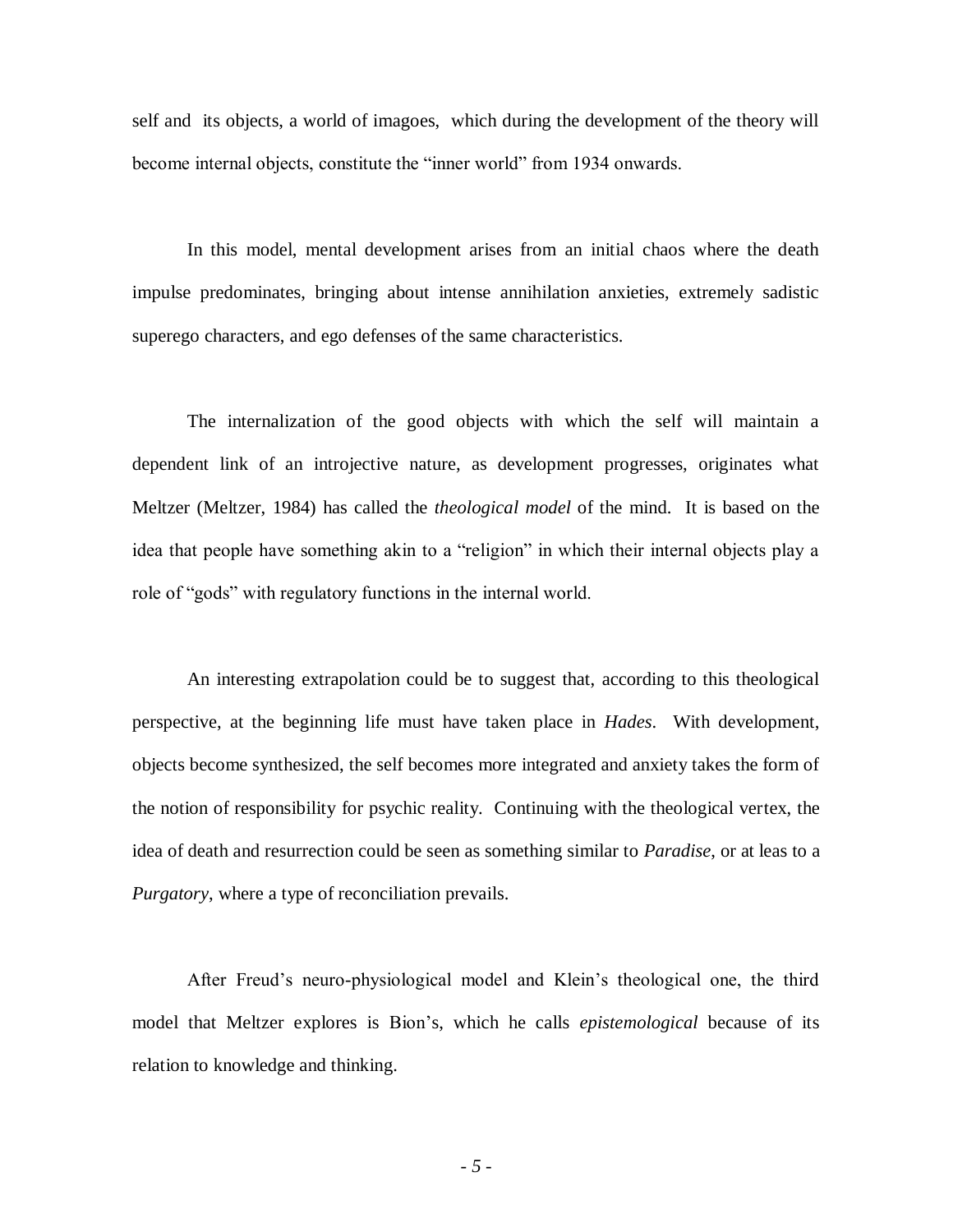For Bion the notion of development is that of a complex process in which the mind constructs itself by processing the experiences, the emotional experiences, which are necessary to think about. In this conception, emotion is at the center of meaning and the mind develops nourished by truth, in the sphere of the intimate relationships. Bion proposes a new theory of the affects, speaking about love, hate and hunger for knowledge (L, H, K) in opposition to the deceitful part of the personality –L, -H and –K.

If we have followed Meltzer's path, tracing the thoughts of psychoanalytic authors in terms of models, it would be natural to do the same with his ideas.

My purpose here will be to articulate his concept of transference with the aesthetic approach that spreads through his work from the beginning, since already in "The Psychoanalytic Process" (Meltzer, 1967) he refers to the Beauty of the object when he talks about the phenomena of the threshold of the depressive position.

For an approximation to the Meltzerian notion of transference it is necessary to fall back again on the Kleinian approach where transference is not seen as a re-actualization of the past but understood as an externalization of the relationship with the internal objects that has a presence and a concreteness in the here and now of the psychoanalytic session.

From this point of view the transference potential emanates from the infantile parts of the self and is constantly in force, but it is not always reachable because it is easily seized by the narcissistic organization.

*- 6 -*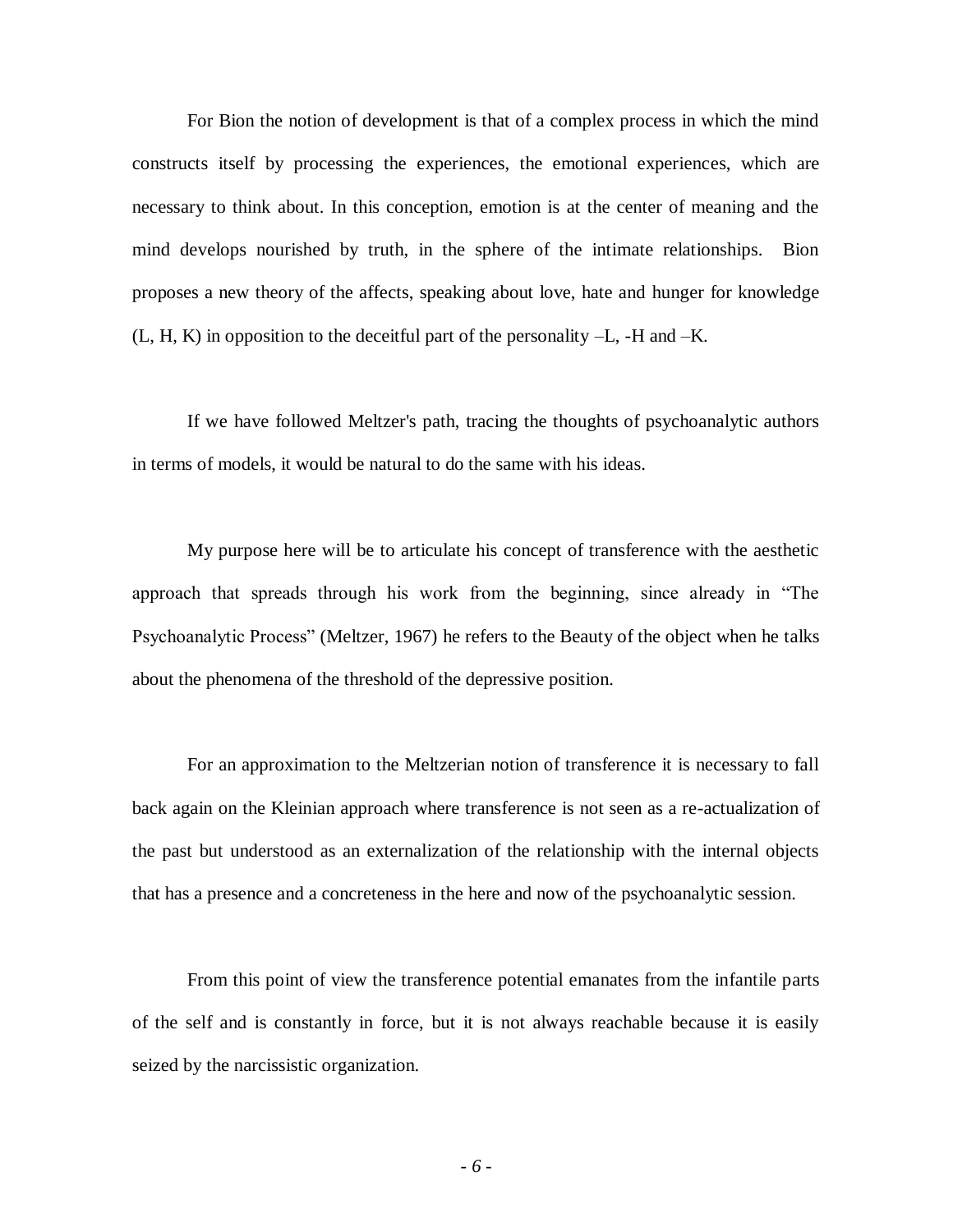I also think that the concept of repetition is not used in the same way here and in the Freudian view of the transference. In the latter the past is repeated in order to avoid remembering, although at the same time, that very repetition presents privileged roads of access to reminiscences in an analytic treatment. However from the Meltzerian view of the transference I think that it is not the past that is repeated, but a present that has not been able to become past and as such is externalized and expressed in the transference relationship.

In order to deepen the transference issue, moving it away from a position linked to an interaction phenomenon between two people, we have Meltzer's opinion that it is not the analyst who "carries"<sup>1</sup> the transference but his internal objects. The Kleinian idea of the prevalence of psychic reality is thus re-inforced.

## **A Possible Aesthetic Model**

 $\overline{a}$ 

The psychoanalytic approach to aesthetics has a long tradition. We all know about Freud's interest in the topic of artistic production, both in the area of the of the creator's motivations and in the effect the work of art has on the spectator or audience.

After Freud, authors of different psychoanalytic schools, such as E. Jones, E. Kris, Ella Sharpe, Hanna Segal, Money Kyrle, Bion and Lacan, have made important

 $1$  In a conference in Buenos Aires Dr. Meltzer gave a beautiful illustration when he said that a patient can place his trust on the analyst because the latter does not carry the responsibility about the patient anymore than a man that carries a child on his shoulders when both are riding on horseback. The one who really carries the weight is the horse. The patient's trust in the analyst is really in the analyst's internal objects.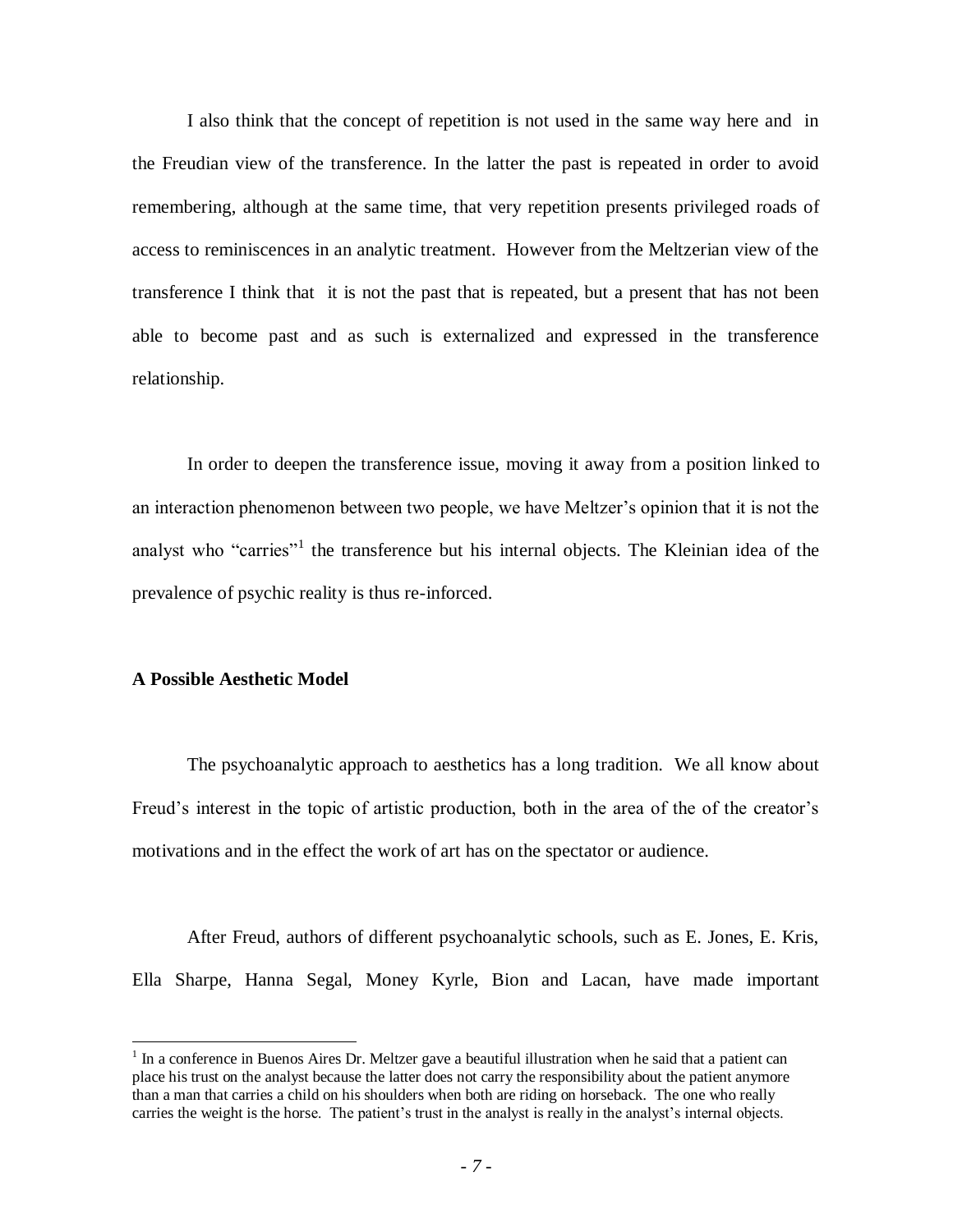contributions which allow us appreciate that psychoanalysis has given the aesthetic issue an important place.

Meltzer has placed the aesthetic issue in a central position regarding the development of the mind. I personally believe that a possible model of the mind based on Meltzer's thinking emerges from his postulation of the aesthetic conflict (Meltzer, 1988).

His proposal contrasts strongly with the philosophical assumptions of Aesthetics, where this type of experience constitutes one of the highest levels to be reached.

In his contact with the analytical processes of autistic children, who had a failure in creating an object with an interior space that could be used in their development, he formulates an imaginative conjecture about early mental development, that of the aesthetic conflict. The initial, mythical, encounter with the mother's breast, representing the beauty of the world, puts the new-born baby in a conflictive situation: the emotions arising from the impact of beauty overwhelm and appall him. The essence of the aesthetic conflict is that there exists no impact of beauty without conflict. This conflict occurs between what can be perceived, the beautiful exterior, and the interior, that is not observable, is unknown, enigmatic, only conjecturable, becoming the torturing source of all anxiety from this point onwards.

The power the beauty of the object has to provoke emotionality is matched by its capacity to generate doubt, uncertainty and mistrust. The mythical moment would be the one when this question is established: is the interior, in contrast to the exterior, as beautiful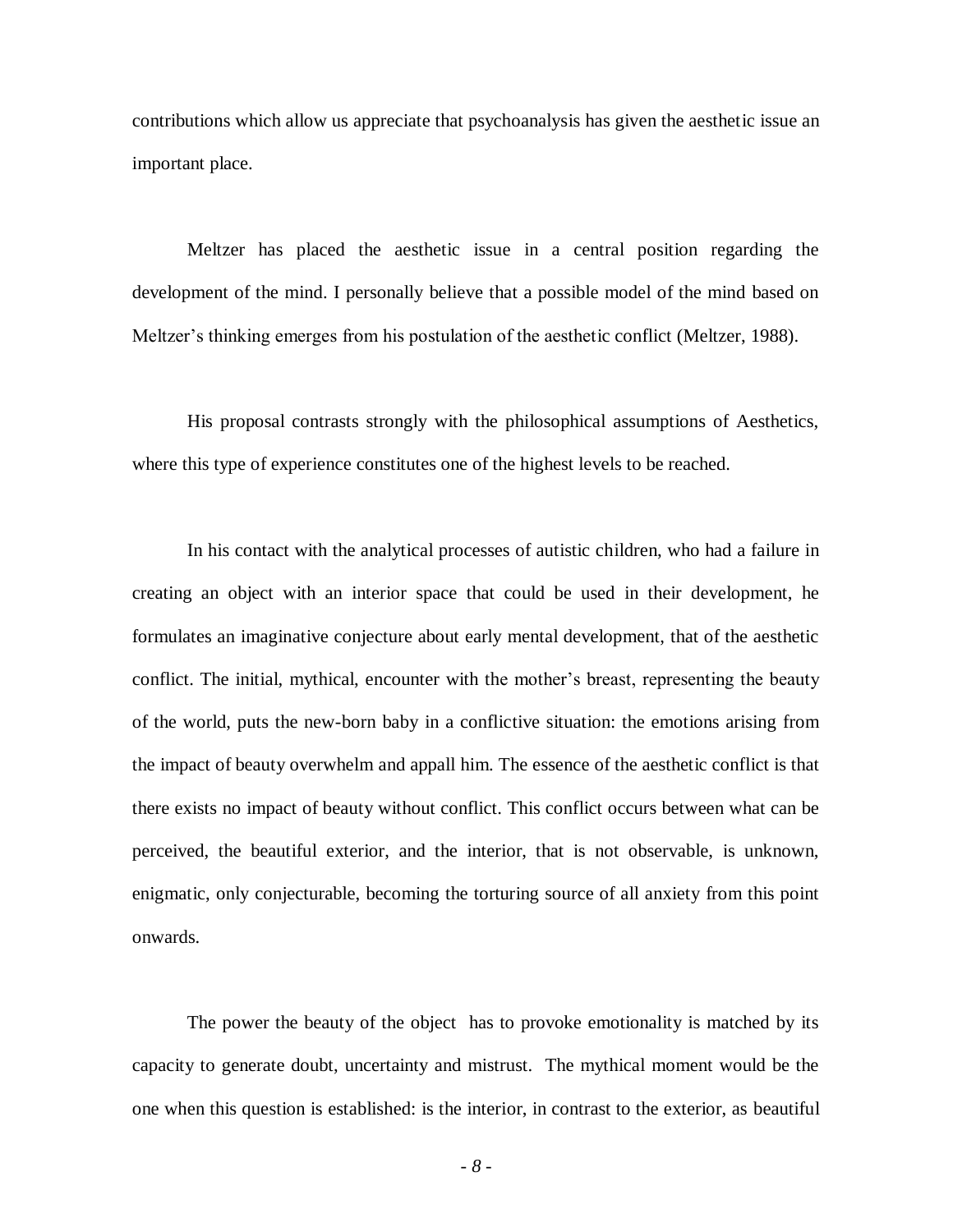as its apprehension by the sense organs? From this moment on, the option towards mental development is only possible if this question with no answer is tolerated. That is to say, to be able to put up with the slow construction of the notion of the essential mystery of the interior of the other person, which conveys the idea of the mystery of the world.

The aesthetic conflict produces a conflictive combination of passion and antipassion, which leads the autistic child- who is not able to tolerate the emotional turmoil- to dismantle the integration of the emotional experience and thus, to mindlessness. Meltzer says that the autistic child represents the tragedy of the failure of the human spirit.

In my opinion the formulation of the aesthetic conflict introduces an approach where the aesthetic issue emerges as a founding category for a model of the mind, and thus changes its place as an adjective into the noun "conflict".

The possible aesthetic model implies a specific concept of truth that has three components:

a) the idea formulated by Bion about truth as the necessary food for the mind to grow.

b) the idea, that is already aesthetic in itself, that truth is an enigma: it is an impending revelation but isn't a revelation.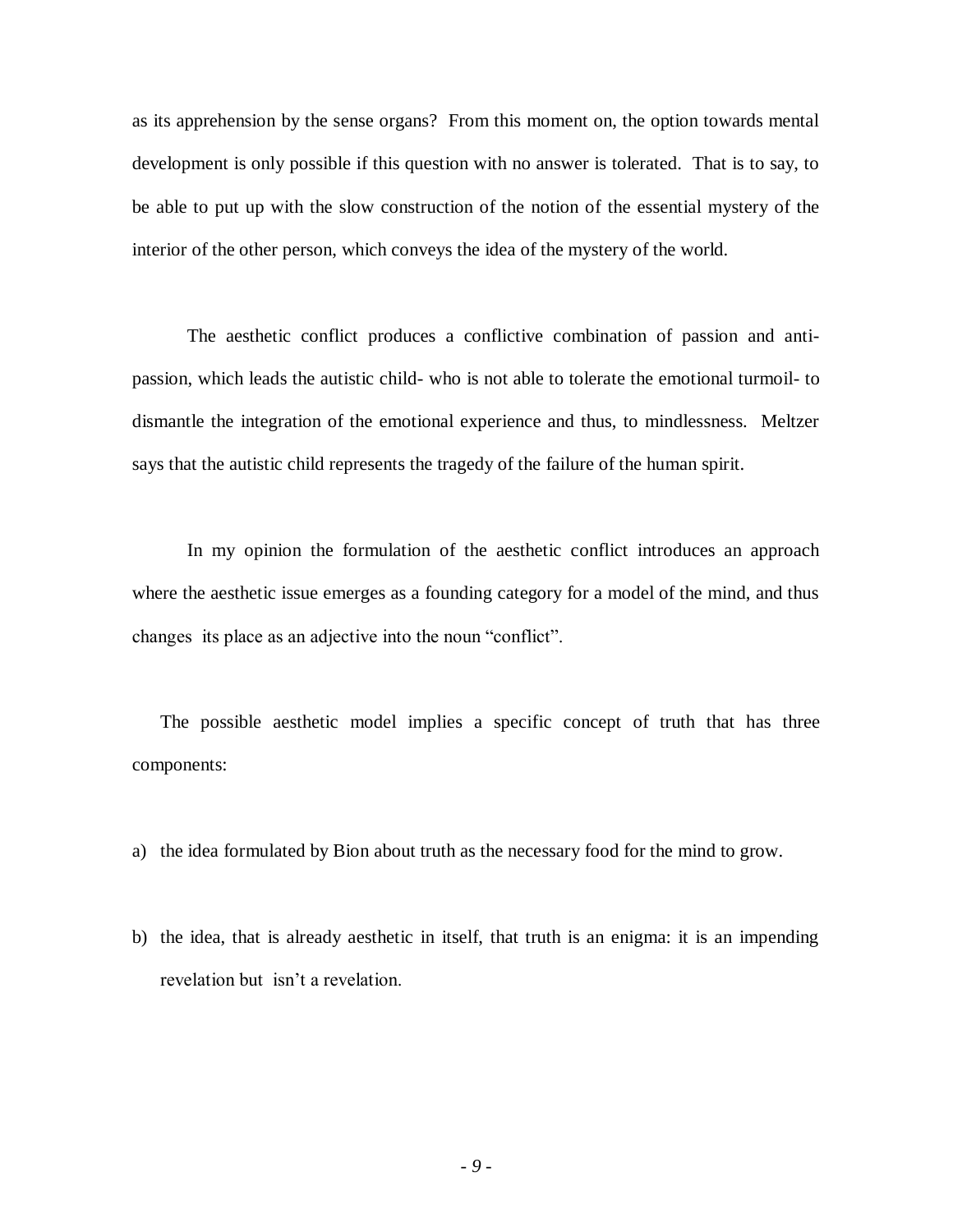By linking these two ideas one could argue that the dramatics of mental life and of possible development happens in the sphere of the capability of living within and sustaining the mystery raised by the encounter with an opaque, non transparent object.

c) The love for truth is linked with the capacity to appreciate the beauty of the object. This is the concept of truth that Meltzer brings quoting Keats, who said that beauty and truth are one and the same thing.

Considering these three points, beauty then entails the contact with the inaccessibility of the aesthetic object. The aesthetic paradigm would then be truth *is beauty, in so far as the existence of the inapprehensible mystery can be tolerated and there is the capacity to withstand it.*

The analytic relationship is a type of new relationship in which a person, the analyst, is available for understanding but on the basis of accepting his own limitations as regards knowledge. Moreover, what is transferred by the patient will become an object capable of being intuited and conjectured but with an interior always inapprehensible by the senses.

### **Conditions for the Emergence of a Possible Aesthetic Model**

When I referred to approaching the method from the vertex of clinical practice or the applied field I postulated the idea that every theory grows from its obstacles. It would be interesting to examine the possible operating difficulties in the operation of the -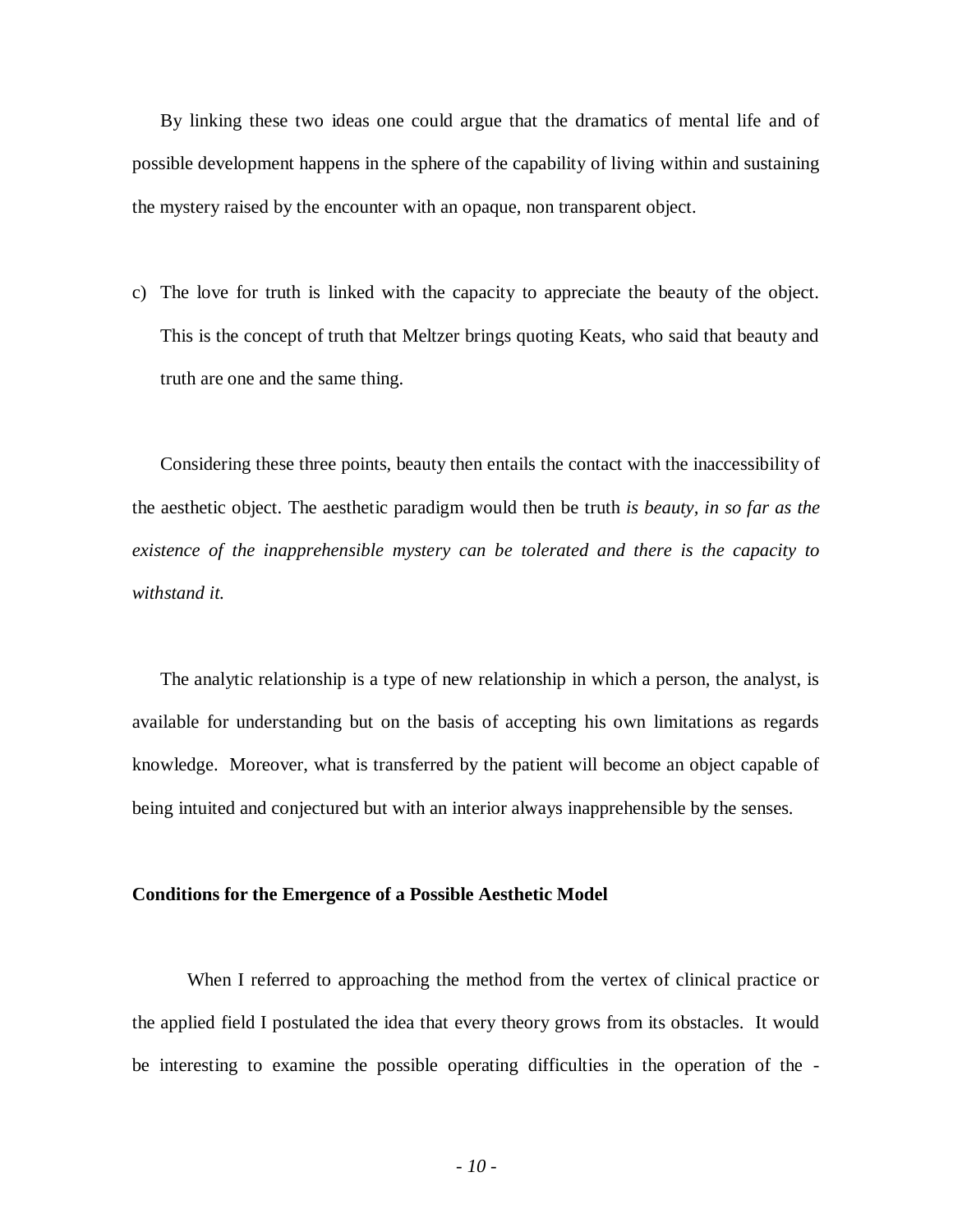theological -Kleinian model that might have been the launching points for the emergence of this new model, i.e. the aesthetic model.

It is undeniable that the foremost value that Klein conferred to hostility in her theory of early mental development, and the concomitant view of projective identification as a mainly pathological mechanism produced consequences in clinical procedures, particularly in relation to the use sometimes made of her ideas.

According to the theological model, we are threatened with hell at birth and by certain mental operations, such as splitting and idealization, (which Klein described so well) the road to development gets under way. The anxieties involved in this schizoparanoid configuration create a particular climate in the atmosphere of the consulting room, which we could call the "*climate of the descent into Hell*", in consonance with the theological model. The interpretative work of the analyst in some hurry to confer meaning may seem natural in this atmosphere. Quite possibly, given the countertransference feelings that prevail in this climate, it feels more comfortable to enter hell with arguments than without them.

On the other hand, (as Meltzer says in The Kleinian Development (Meltzer, 1978), the theological model is more concerned with "clearing the weeds" (to my understanding the consequences of evil), than with detecting the buds of promising development. This could have led, in my opinion, to the origins of a paranoid kind of closed circuits in analytic interaction.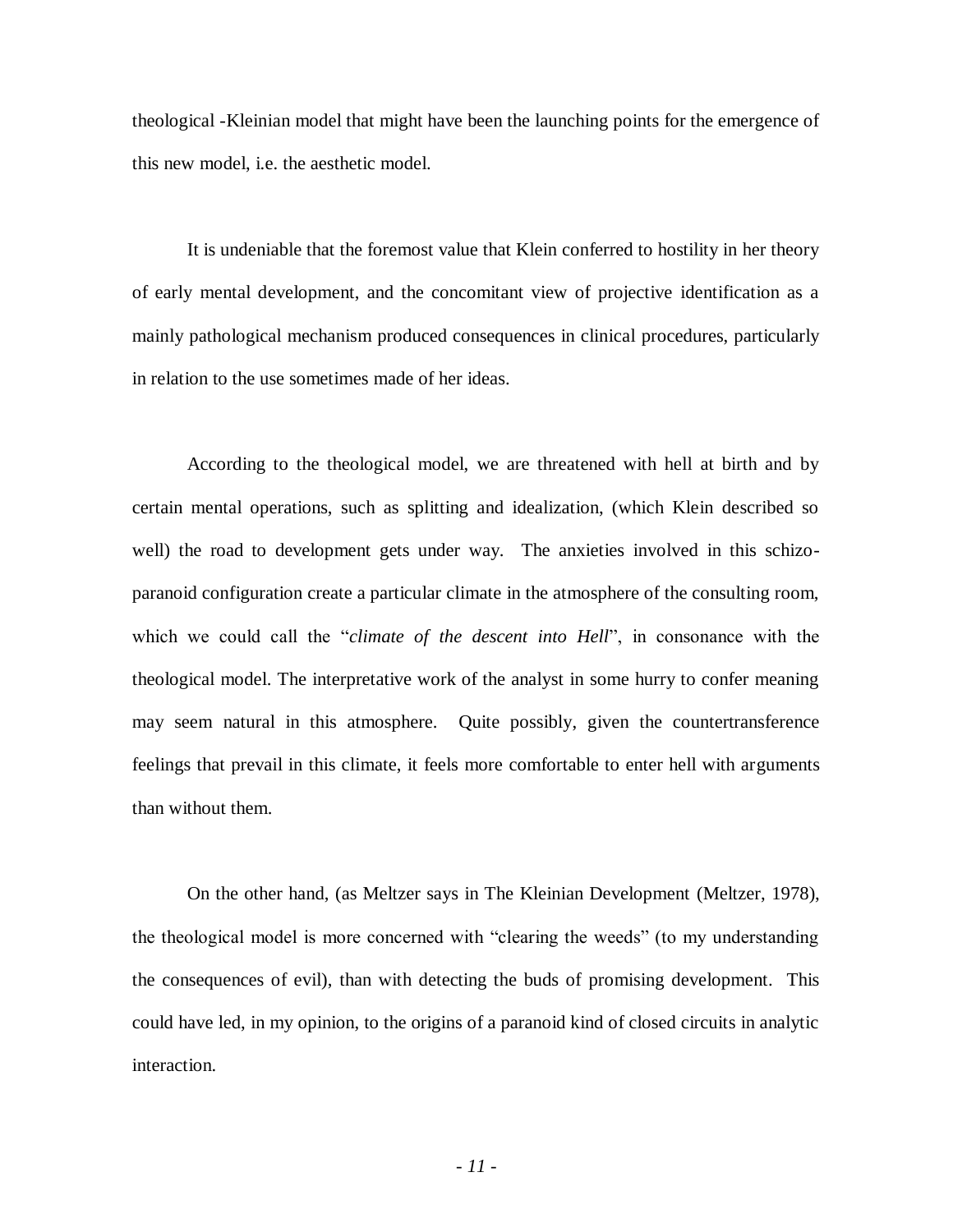Seen from this perspective, one could simply relate a certain interpretative frenzy to the analyst's resistances. It is important here to remember Money Kyrle's (Money Kyrle, 1977) recommendation to psychoanalysts about taking care not to confuse destructive projective identifications with desperate ones, because this can create catastrophic consequences in an analysis.

Another modality often observed in some clinical materials is the predominant use of the first person in the interpretation of the transference.

In my view this seems to arise from confusion between seeing the analyst as the bearer of knowledge, as in the scientific approach, and Meltzer's (Meltzer, 1990) standpoint that it is not the analyst that *carries* the transference but his internal objects, and they are the source of inspiration for its construction.

In the aesthetic model, the analyst's knowledge will always be exceeded by what is transferred by the patient. A relation of total or complete knowledge cannot exist given the unobservable, sensorial qualities of the so called *psychoanalytic object*.

Interestingly, Meltzer defines the aesthetic object not by its own qualities but in relation to what it stirs up. He defines it as that object that is capable of arising a passionate response understood as the concurrence of the emotions of love, hate and thirst of knowledge, (L, H and K) always in antagonism with the forces of anti-passion, antiemotion and anti-link.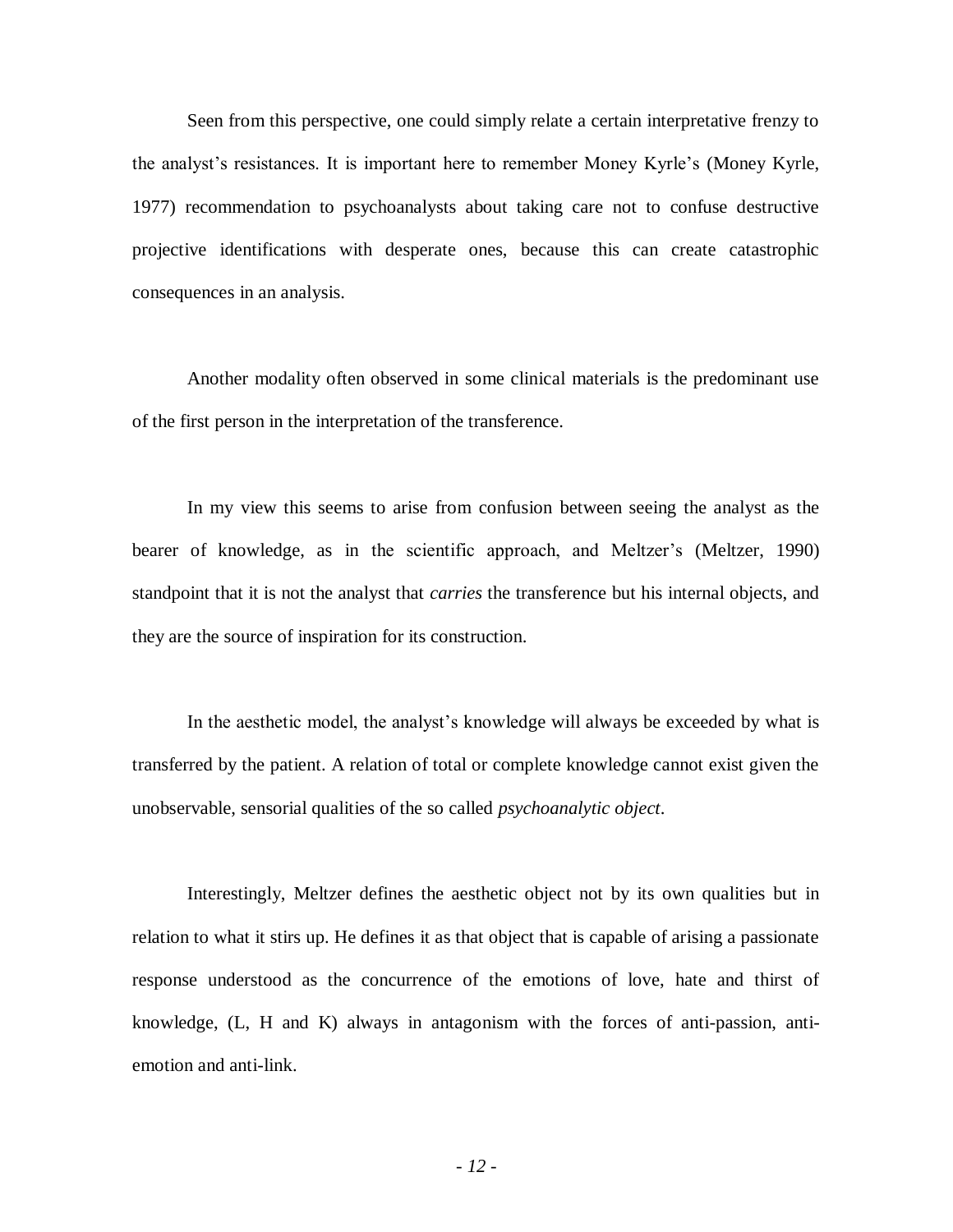Transference, in Meltzer's view is not an experience; it may even be a *construction* in the analyst's mind. Therefore it is not susceptible of the empiric verification that would permit the validation of hypotheses demanded by the scientific model. It is an absolutely tentative and speculative hypothesis.

#### **The Aesthetic Model and the Practice of Psychoanalysis**

I will now attempt to examine the consequences of the aesthetic model and its relationship with transference in the clinical work with patients.

In the first place, the model proves to be totally coherent with Meltzer's proposal regarding the **s**etting in "The Psychoanalytic Process" (Meltzer, 1967), namely, that the epicenter of the setting is the mental state of the analyst.

The setting is "created" as a new agency in the mind of the patient, through the unprecedented experience that the response to his requests or demands will only be an attitude of receptiveness and readiness to think about them, and not one of action.

This idea is relevant to the aesthetic model, in the sense that the setting cannot be subordinated to its formal aspects and needs a certain degree of flexibility. A very rigid setting is appropriate for interactions where the analyst believes he can hold a relationship of complete knowledge with his patient from which he can formulate closed hypotheses with absolute meaning.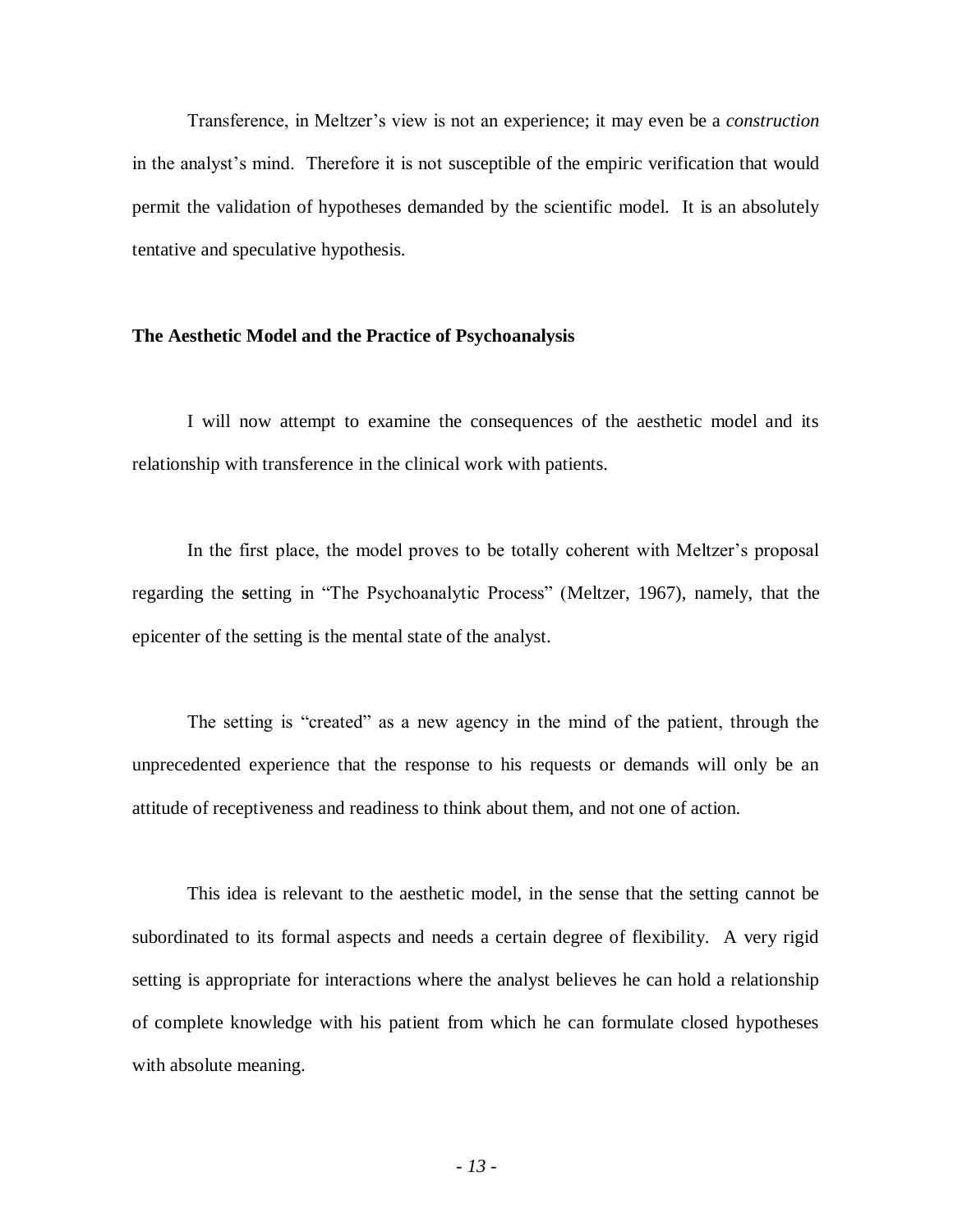The notion of transference in the aesthetic model understands *receptivity* as a premise in the analytic relationship. The setting will have to move, within its natural borders, to enhance the probabilities of receptivity and observation for both members of the psychoanalytic couple.

The aesthetic model produces a **style of psychoanalytical interpretation**, fundamentally based on the possibility of observing and describing.

Meltzer says that the task of infant observation, advocated by Mrs. Bick, offers us – the ones who practice it- a great lesson in humbleness. It allows us to be present at the development of a relationship with which we cannot and should not interfere. Those of us, who had the opportunity of doing infant observation with a background of experience in analytical work with patients, have had the chance of re-signifying Freud's rule of abstinence.

In several of his writings, Meltzer underlines the **descriptive approach** in contrast to the explanatory approach in the formulation of the interpretation. This is consistent with the aesthetic approach since what can be principally offered to the patient are descriptions; which, in addition to their content *meta-communicate* an observational attitude, a skill estranged to a certain degree from the patient. We know that the formulation of the fundamental rule is an aspiration to an attitude that, if attained, will be reached almost at final stages of an analysis. What is pivotal is the invitation to observe mental estates.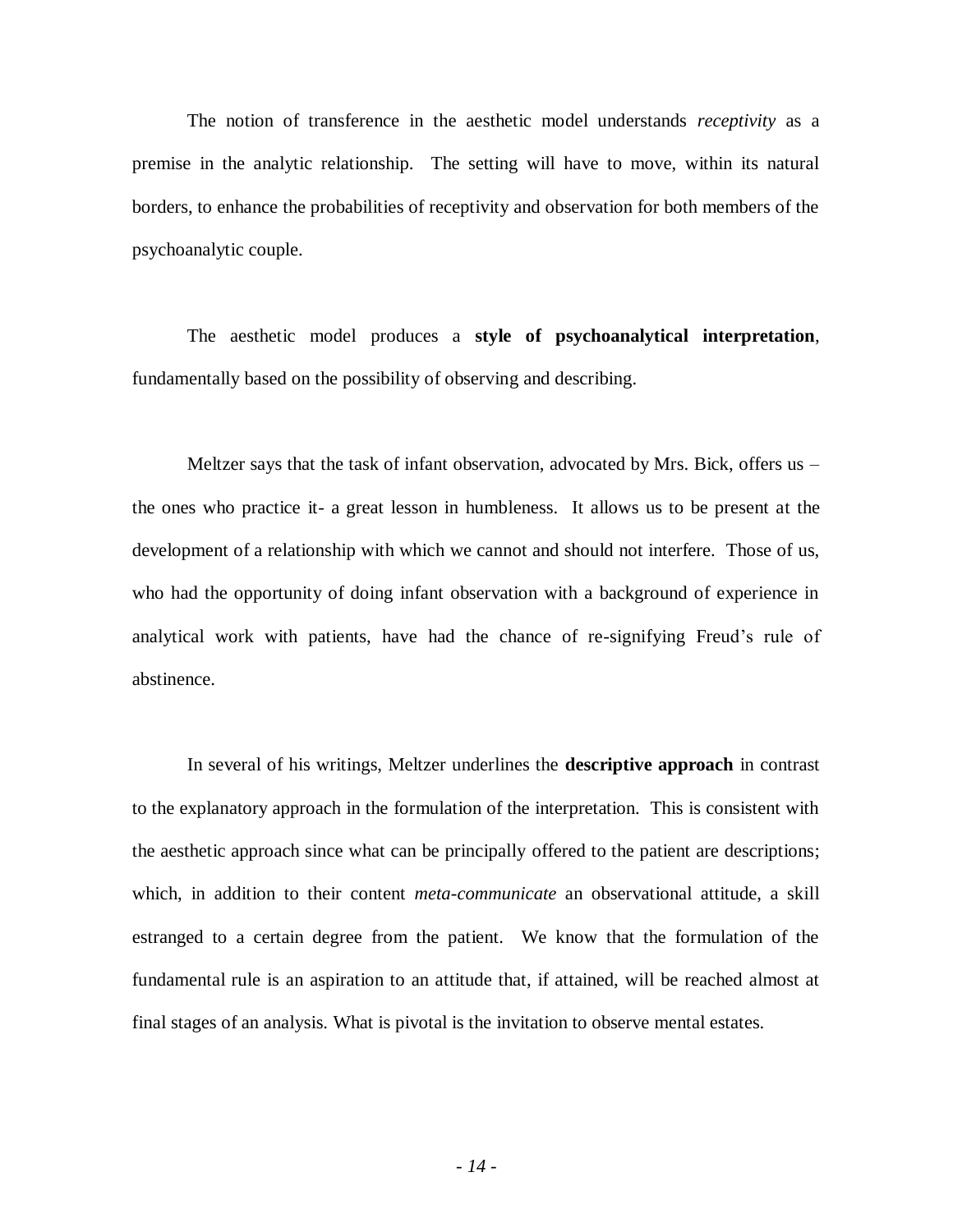Each person brings to his analytic treatment a theory about himself that becomes a defense against accepting any innovative idea that threatens to bring about catastrophic change. According to the aesthetic paradigm, any idea one has about oneself, (however good it might be), will be a hindrance to development in so far as it is knowledge that acts defensively against the possibility of living in the enigma.

I think that it is important to stress that for the aesthetic model the emphasis on description is appropriate while for a possible scientific mode the emphasis is more appropriate on the explanatory level. Description always conveys something enigmatic, explanation always advocates the resolution of the enigma.

Another important issue is related to the formulation of the interpretation. The aesthetic approach generates a more humble attitude in the analyst when formulating an interpretation. This is not related to moral humbleness, since if that were the case it might be prescribed, but to reticence emerging from the aesthetic model itself, in the sense of the radical impossibility of access to the essential mystery of the other. There is no transparency, there is opacity, the latter leading naturally to a diffident attitude conveyed for example by "It seems to me…" or "I think that…" as possible formulations at the beginning of an interpretation.

The analytic language is less similar to the scientific one (which even though it cannot express everything it does not give up trying), than to the artistic language, which acknowledges the impossibility of expressing everything.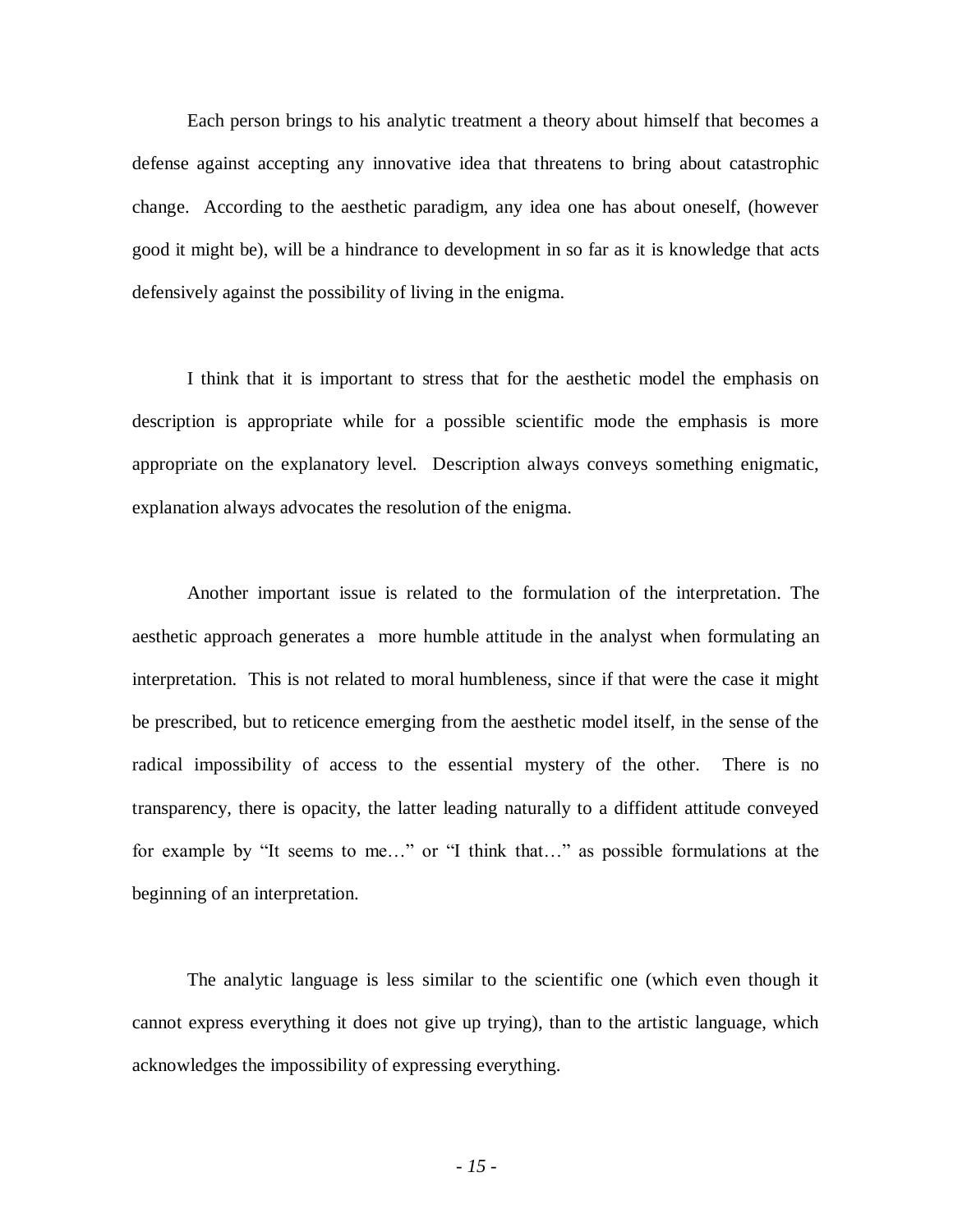This matter takes us back us to Wittgenstein's statement "what cannot be said must be shown", quoted by Meltzer in "Studies in Extended Metapsychology" (Meltzer, 1987).

In the context of what we are focusing on it could be reformulated as follows: what cannot be said should be silenced, but what cannot be said becomes a field to be shown. What is shown represents the ineffable boundary, and in my opinion, that is what is *metacommunicated* in the analytic attitude. It is not what mustn't be said, it is what cannot be said because of the limitations of language.

To illustrate what I am attempting to convey I want to turn to Luigi Pirandello Pirandello, 1921) who with a language of achievement transmitted the essential impossibility of expression through words.

In his renowned work "Six Characters in Search of an Author" he succeeded in showing the essential impossibility of communicating and representing. Most of you will remember that six characters of a family intrude into the rehearsal of a group of also six actors and ask the director to represent their drama. The whole play is the enactment of the fact that the representation of one person by another is impossible. Each time the actors start to represent what the characters ask, these start to object saying that it is not like that.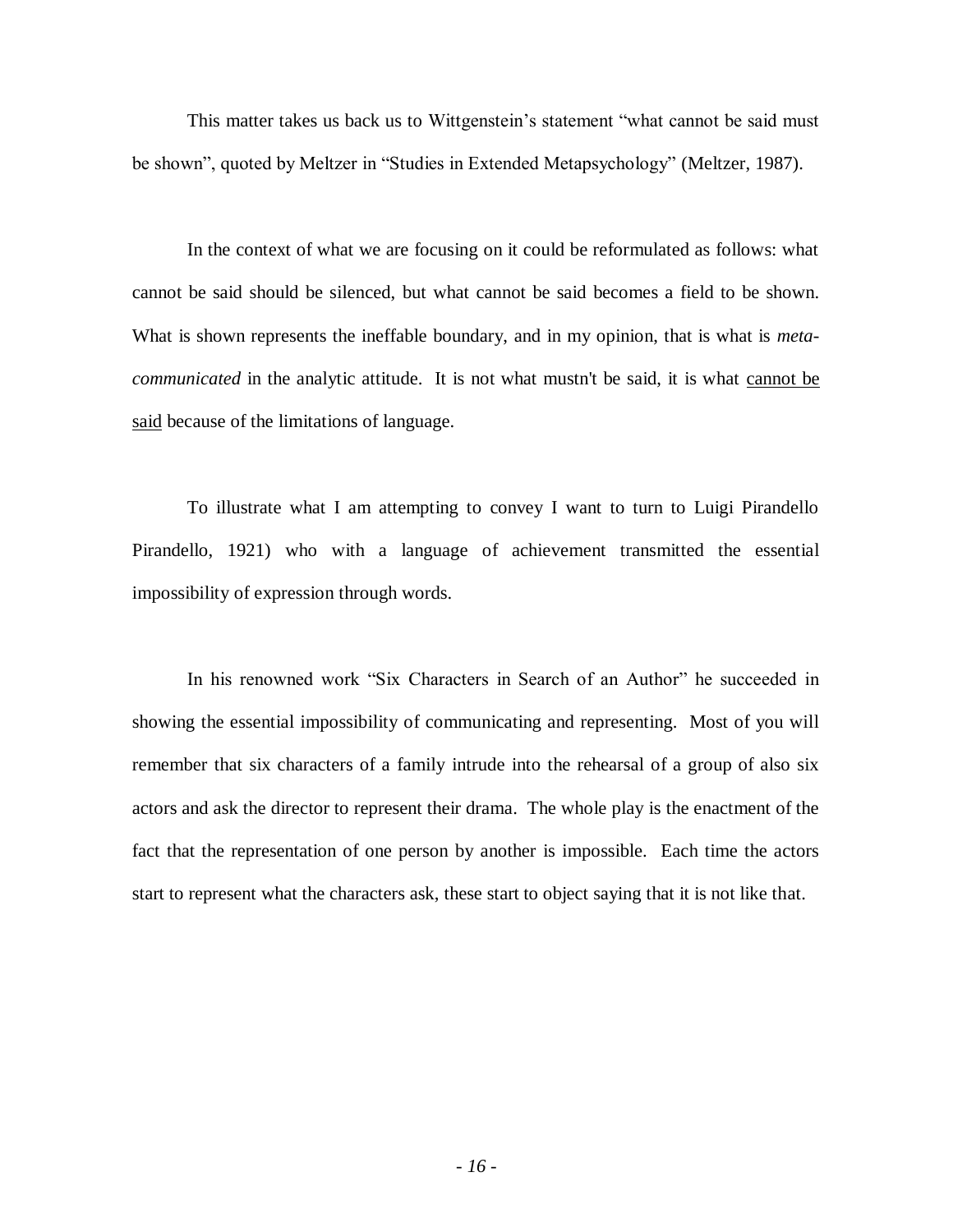The play, rich in ideas and nuances as few are, expresses, with regard to our present interest, that despite the impossibility of communication something is effective in the interaction. At this point it intersects with the analytic transference. $2$ 

In relation to the issue of what cannot be said must be shown, I would like to suggest that *meta-communication* in the analytic session, the basic component of the socalled *analytic attitude,* is a constitutive and essential part of the possible aesthetic model. To this effect I will bring a brief clinical illustration from the same morning of the day in which I am writing this.

A young patient in her fourth year of analysis and soon after starting her Monday session, tells me very moved and in a inquiring tone that she has made up her mind to invite me to her University graduation ceremony that will take place two months from now. Then she remains silent.

I don't answer anything, nor feel the need to do so. A while later, she goes on talking about how difficult she had found it to come to this decision of inviting me, but she feels that my presence will be important for her. That it would never have crossed her mind to invite me to a party, for example her birthday party, but that this is different…

She stays silent again and then says that she has been talking with her boyfriend and they thought that surely I will not want to go, because that would mean a breach in the

<sup>&</sup>lt;sup>2</sup> I also think that Meltzer's idea of the transference as something that takes place in the interaction of the internal objects of the patient and the internal objects of the analyst is represented in "Six Characters…", but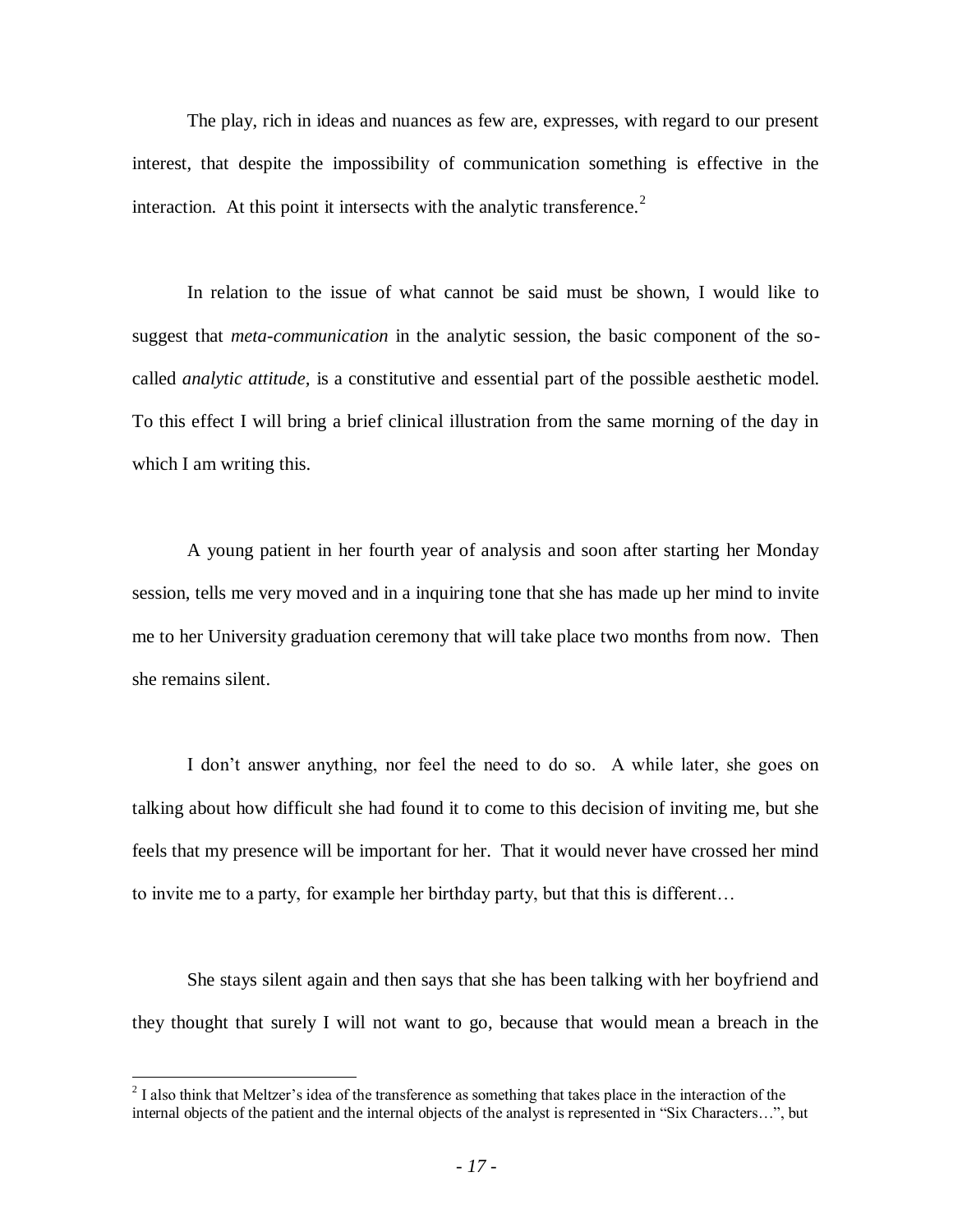setting. She is silent again, this time longer, and says that giving it more thought, perhaps I will not want to go because I might think that I would make her feel more anxious.

With this brief fragment of a session I want to play with the different possibilities which I think can encompass what I might have done at different stages of my own history as an analyst.

I might have remained silent in keeping with the idea that an analyst should not answer questions; I could have interpreted something to the patient that had to do with the meaning of my presence at her wedding as a projection of her infantile self into me, present at the primal scene. I could have chosen another line, linked to a possible acting out or a provocation that I should do so in terms that my "graduate link" with the analytic method does not tolerate that I should participate at her wedding in reality. I could also have told her "thank you for inviting me", in a more colloquial dialogue.

The fact is that I did not answer her. I now believe that I used my countertransference as an indicator since I did not feel any pressure and no need to do so. I did not speak at that moment because I did not feel it was necessary to do so. I really did not know what to tell her, I think that I decided to take her question and think about it until I understood something that I could offer her to continue thinking about her wish to invite me.

 $\overline{a}$ 

this point would merit a separate paper in relation to Pirandello's work.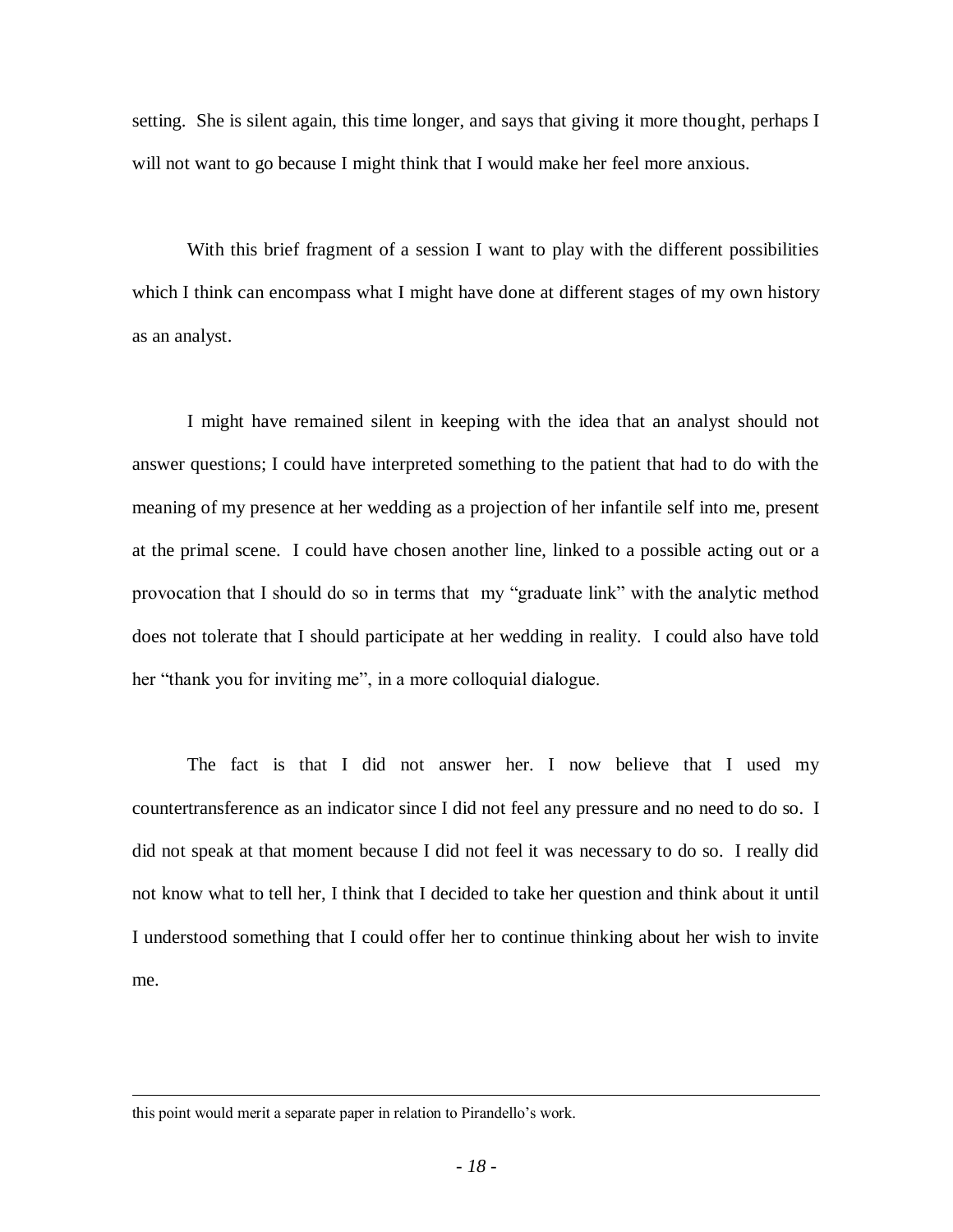The session, of course, continued and close to its end a transference configuration arose, in relation to the infantile aspects of her fear of dependency of an introjective type, with the concrete need of the presence of the object so as to gain control. This circumstance was not only present in the content of what she said about her wish of me being present at her wedding, but in the tone of inquiry that was also not concretely formulated.

But let's return to the beginning of the session. I think that with my early silence I meta-communicated something.

I bring this brief example to support what can be stated as an aesthetic thesis: *what cannot be communicated can be meta-communicated*. What can be shown is displayed as a surface whose depth the patient must work through conjecturally.

In the interpretation that follows the scientific outlook, what is relevant is that which is communicated; in the interpretation that would be appropriate for the aesthetic model what is essential is the interplay between that which is communicated and that which is meta-communicated: its coherence, its slight difference, its likely lack of adjustment for example.

In the case of my patient, what she perceives is my silence and on the surface of that silence there is an emergence of speculations about the depth within the opaque object that the analyst is.

The communicative silence re-opens, meta-communicatively, the enigma of depth.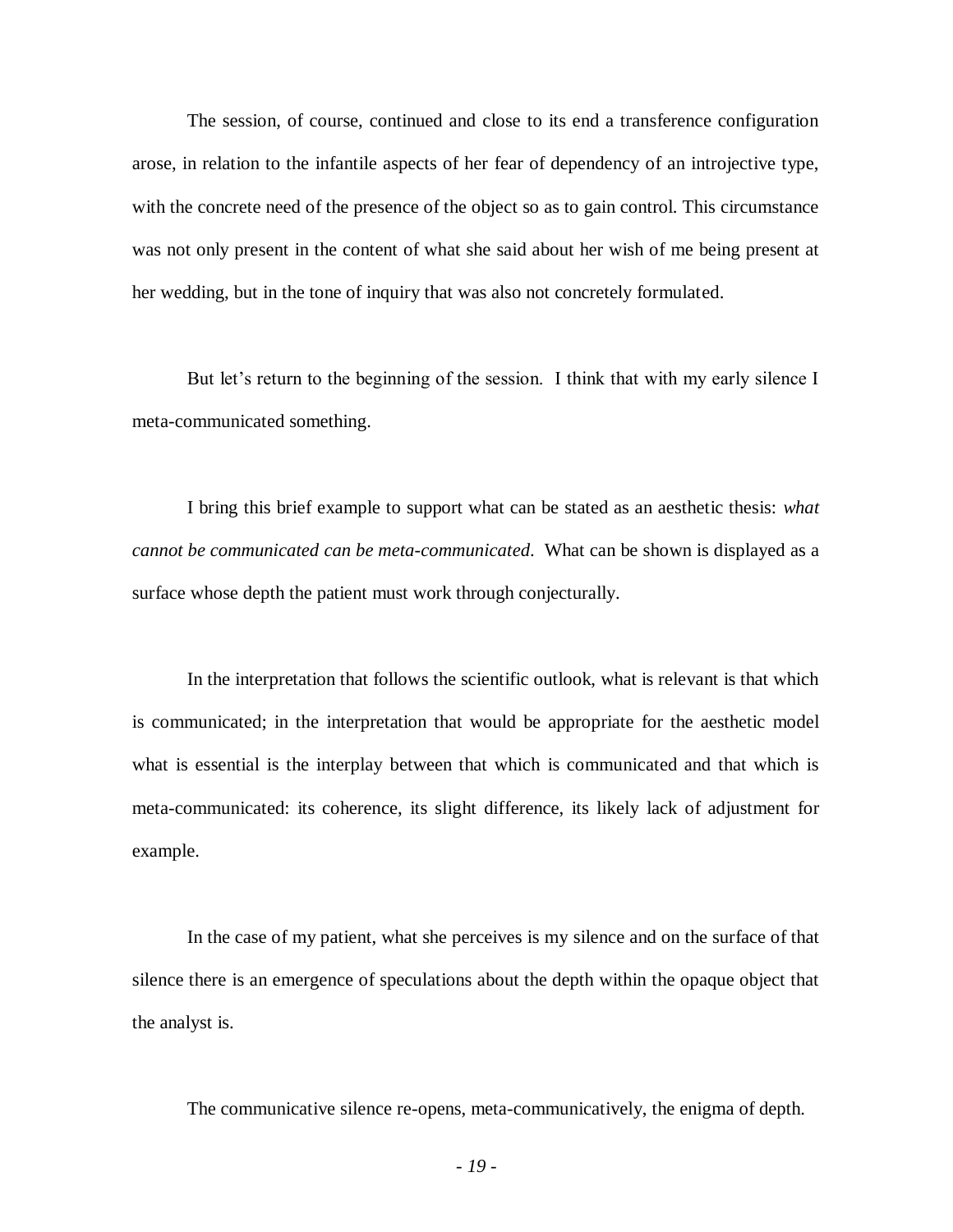I am aware that we are dealing with a paradox, that what cannot be communicated is meta-communicated. This aesthetic paradox could be the core of the possible aesthetic model: it seems that something is going to be revealed and it is not, but it is the very fact of its not being revealed which is the founding fact.

I turn once again to a poet who possessing the language of achievement expresses this in an unsurpassed manner. I am talking about Jorge Luis Borges (Borges, 1950) , the great Argentine writer, who in the conclusion of "The Wall and the Books" says:

"…music, states of happiness, mythology, faces worn by time, certain twilights and certain places, want to tell us something, or they told us something that we should not have missed, or they are about to tell us something; this imminence of a revelation, that is not produced is, perhaps, the aesthetic event."

I think that Borges presents us with the idea that the aesthetic emotion appears as a point of truth. It is a feeling of the imminence that what is beyond the beautiful surface will be revealed. But the essential component of the emotion is the fact that it will not be revealed. In this sense the aesthetic emotion is the experience of the encounter with the limit.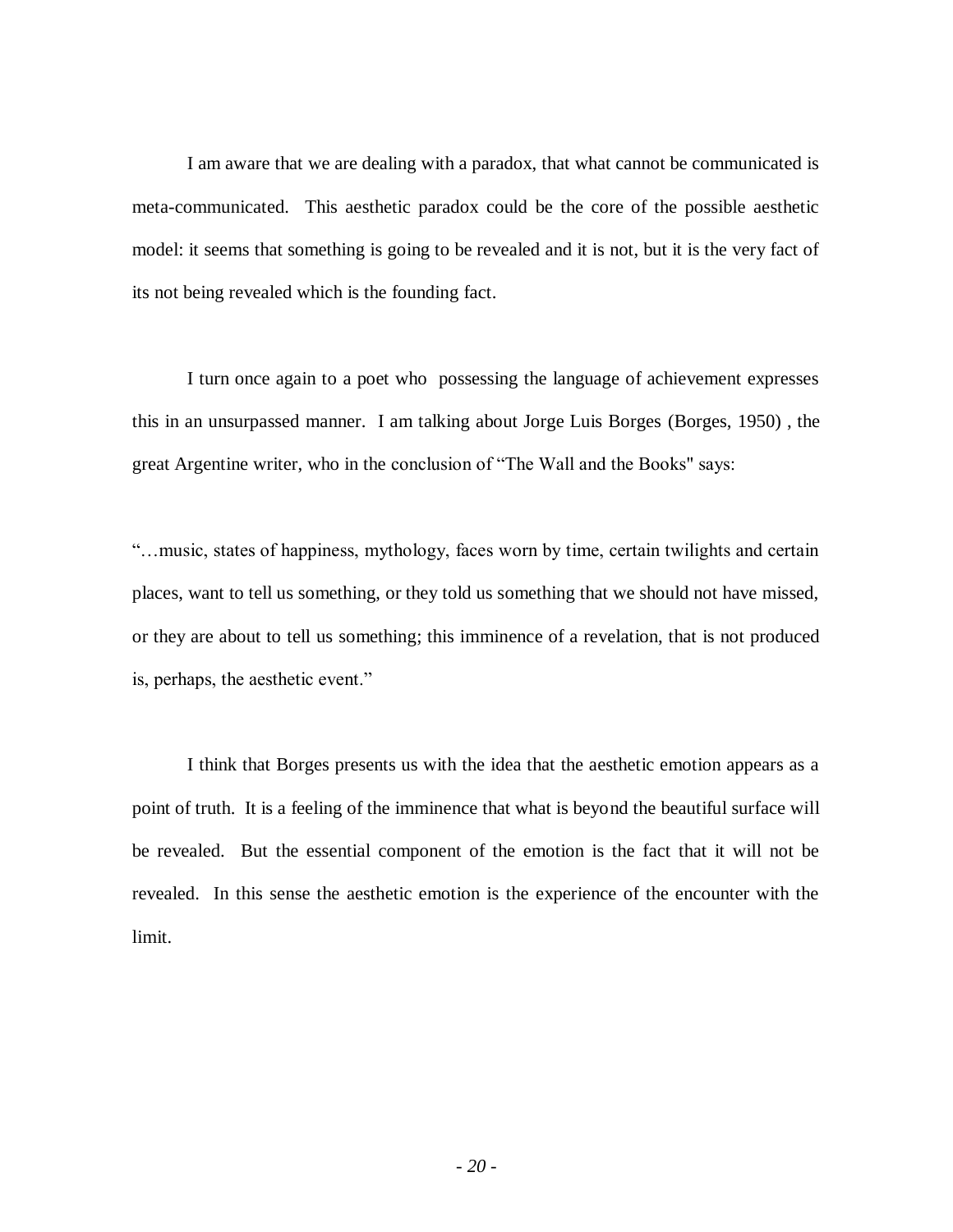#### **Consequences of the Aesthetic Model on the Working Practice in the Sessions**

Operating with a concept of truth as an enigma leads to a change in the attitude of the interpretative activity, both in the style and in the content. As we have seen, the emphasis seems to be placed rather on the subtle relationship between what is metacommunicated and what is verbally formulated.

From the analyst's point of view the cornerstone is receptivity, which includes capacity of observation and availability as essential parts of it. Availability in the aesthetic model is linked to the possibility of allowing oneself to be affected by the aesthetic object.

Another component of receptivity will be trusting the internal objects and an attitude of not obstructing with saturating theories the possibility of being inspired by them.

This model recognizes a different concept of cure in psychoanalysis, as Meltzer always points out, less tied to symptom resolution and reparation of the damage and tending more towards development in the sense of furthering its ongoing unfolding.

In the same sense, the tendency wouldn't be towards neutralizing the negative nature of the hostile impulses. In the aesthetic model, there would be an attempt to compose the hostile impulses as a necessary dimension of the aesthetic emotion.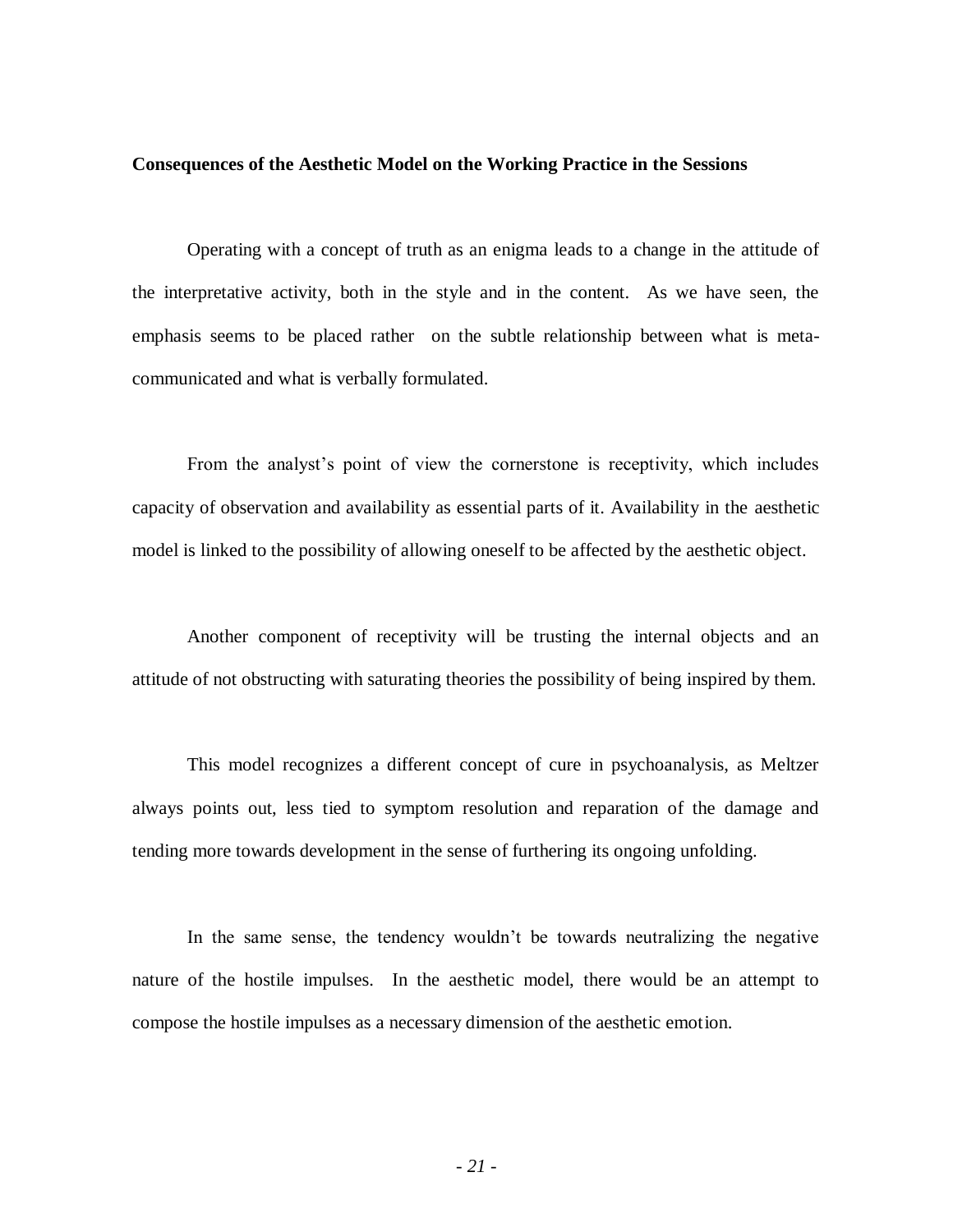The *end of analysis* will be very far-off from any identificatory prospect related to the Freudian Ego Ideal and from any precept or norm dictated by the prevalent social ideals. It is much more like a bet on the analysand's capacity to think for himself once the container function and the alpha function have been internalized.

And so the end of analysis is based mainly on the ethic perspective that each person could become absolute master of his own destiny if he is able to traverse the pain associated with renouncing control of his objects and his own self. In this way he becomes responsible both for his actions and his desires. It is somehow shocking to meet in our consulting rooms so many people that have alienated their life in support of ideals already non-existent.

With regard to the issue of end of analysis I would like to bring a vignette from an analysis which took place several years ago. It is about a dream that showed, in the transference relationship, a configuration linked to a possible end. At the time the patient was 21 years old. She was the third of four siblings, she consulted when she was 16 years old at her parents' request because she was rebellious, abused them, had temper tantrums and couldn't control herself when talking to them.

She brings to a Monday session in her fifth year of analysis the following dream:

*"I was in the park. I was standing in the queue to go on the slide, waiting for my turn. When my turn comes I start climbing the ladder and other children are climbing up after me. I climb slowly, the children behind me push me and tell me to hurry up. I reach the top and I stay still, standing, watching the sand box bellow. The children behind me shout*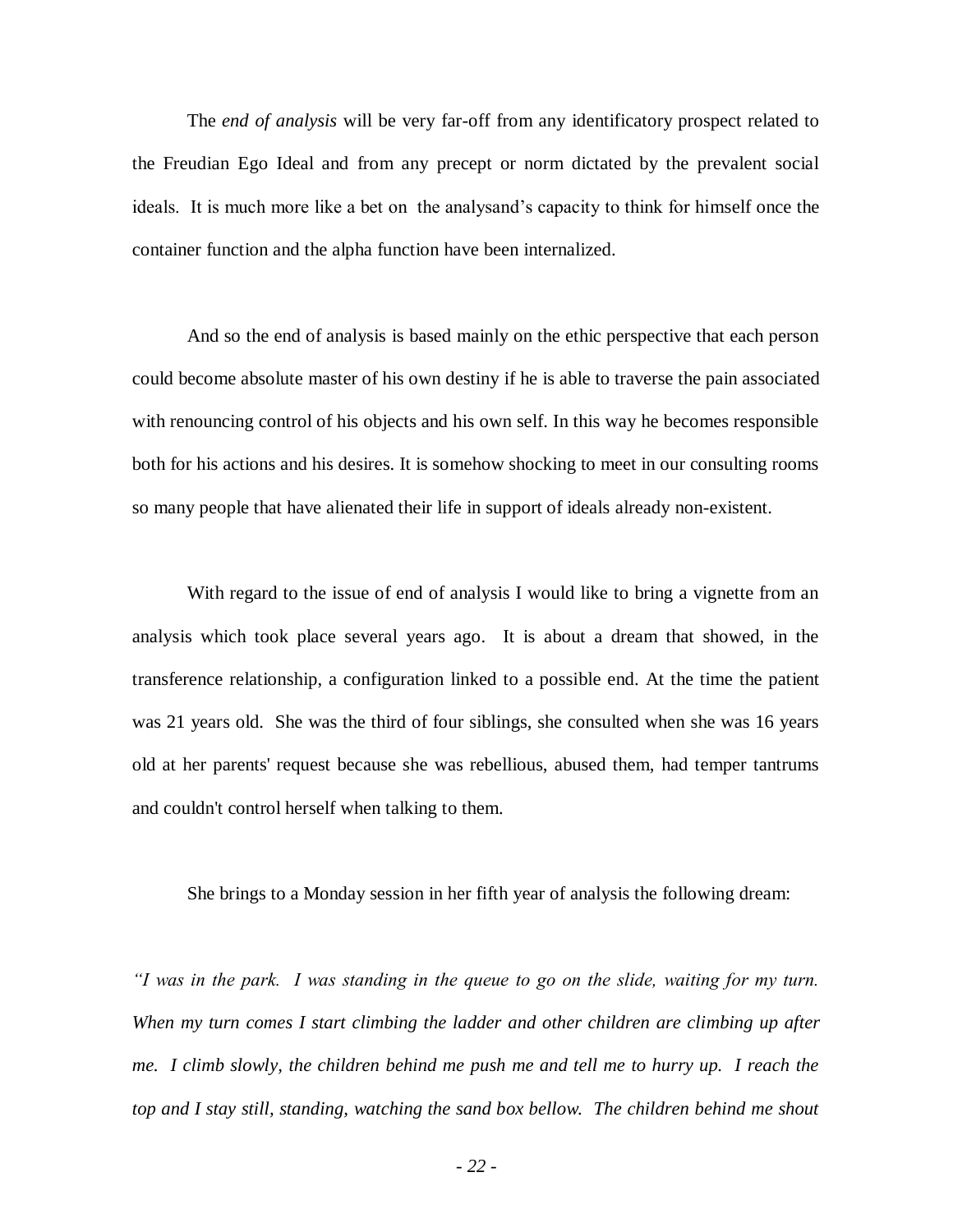*that I should hurry up, they want to ride down, I should not just stand there. But I stay still and I don't care that they shout, until finally I make up my mind and I ride down the slide. I realize that no one is waiting for me down there."*

Associations:

*-The park looks like the one she often went to as a child.*

*-She cannot be sure if she, in the dream, was a child or a grown-up, because she does not have any image of herself, she only has images of the other children, who are small children.*

*-She has to admit that the feeling of being up there, standing, watching, is one of great satisfaction and triumph.*

At that moment the interpretation was in reference to "waiting for her session during the weekend, like her standing in the queue, behind the other children-patients-offspring". Her annoyance and impatience is placed on the children that hurry her to go down. When she takes possession of the breast, she wants to stay and watch triumphantly the poorhungry babies that wait for the breast. Anyway, finally she decides to slide down, even though she does not see anyone waiting for her down there, thus allowing other children to climb the ladder.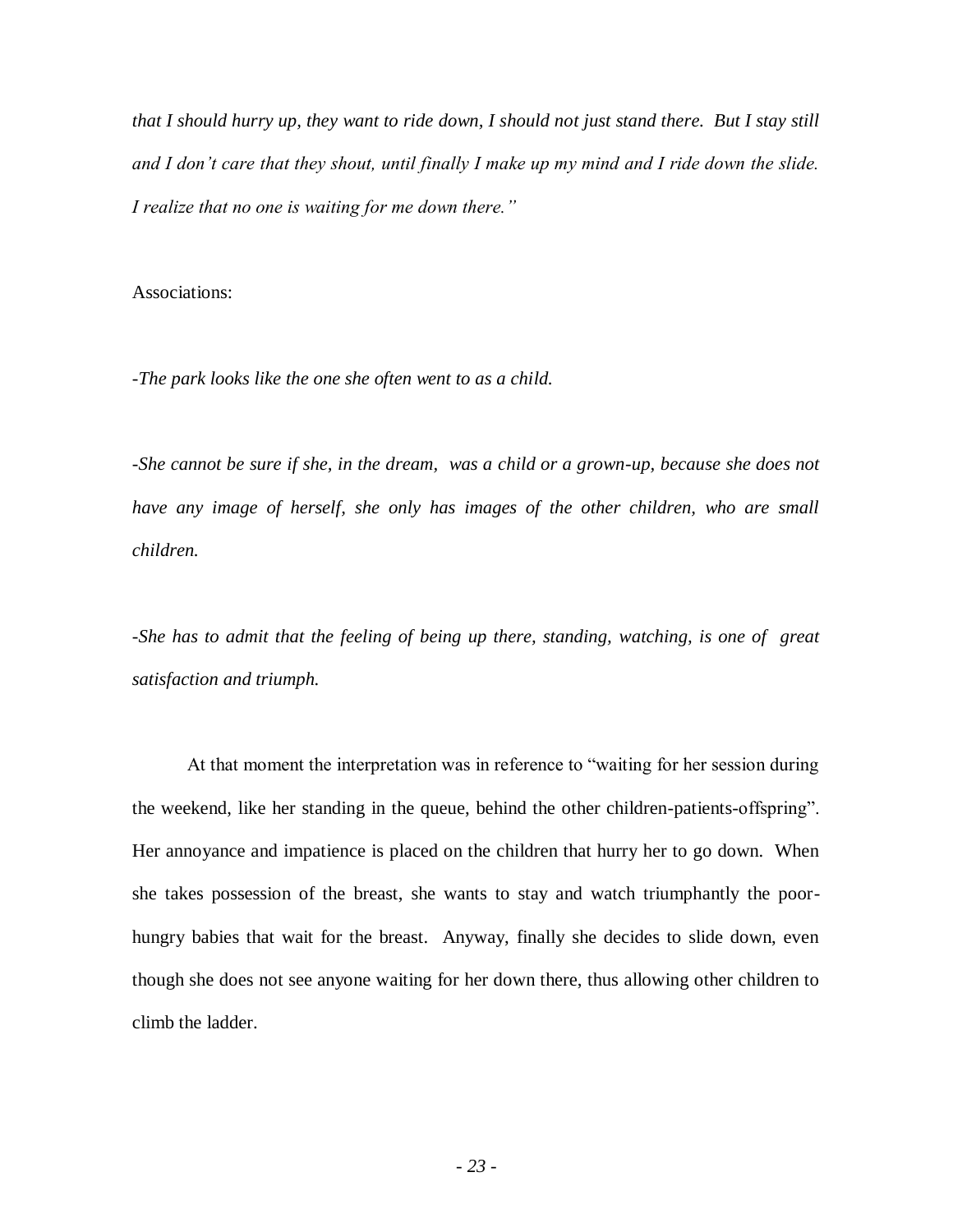Thinking about this brief fragment of session a few years later, I would like to focus my thoughts today on her finally deciding in the dream to slide down, slide down the slidebreast without any assurance of someone waiting for her. I think that this image worked as a model in my mind bringing in the issue of the end of the analysis. The infantile self seemed to be ready to relinquish the control of the breast and to embark on the adventure of letting go of it without trying to stop others from taking it.

It could be thought that riding down the slide, which at that moment was interpreted as sliding away from the breast, had the effect, in Bion's terms, of a selected fact that gave coherence both to the symptoms at the beginning of treatment, linked to very intense possessive jealousy, and to the vicissitudes of the transference through the years of analysis. The dream seemed to announce an internal decision to make a place for the other baby-patients and to try to trust that her internal objects would hold her, from within her internal world.

### **Conclusions**

This paper puts forward an aesthetic model of the mind based fundamentally on Donald Meltzer's contributions.

In psychoanalysis theories about early emotional development are divided into two lines of thought, those that sustain that the human infant is born united to its object and that the developmental task will consist in separating from it, while other theories argue that the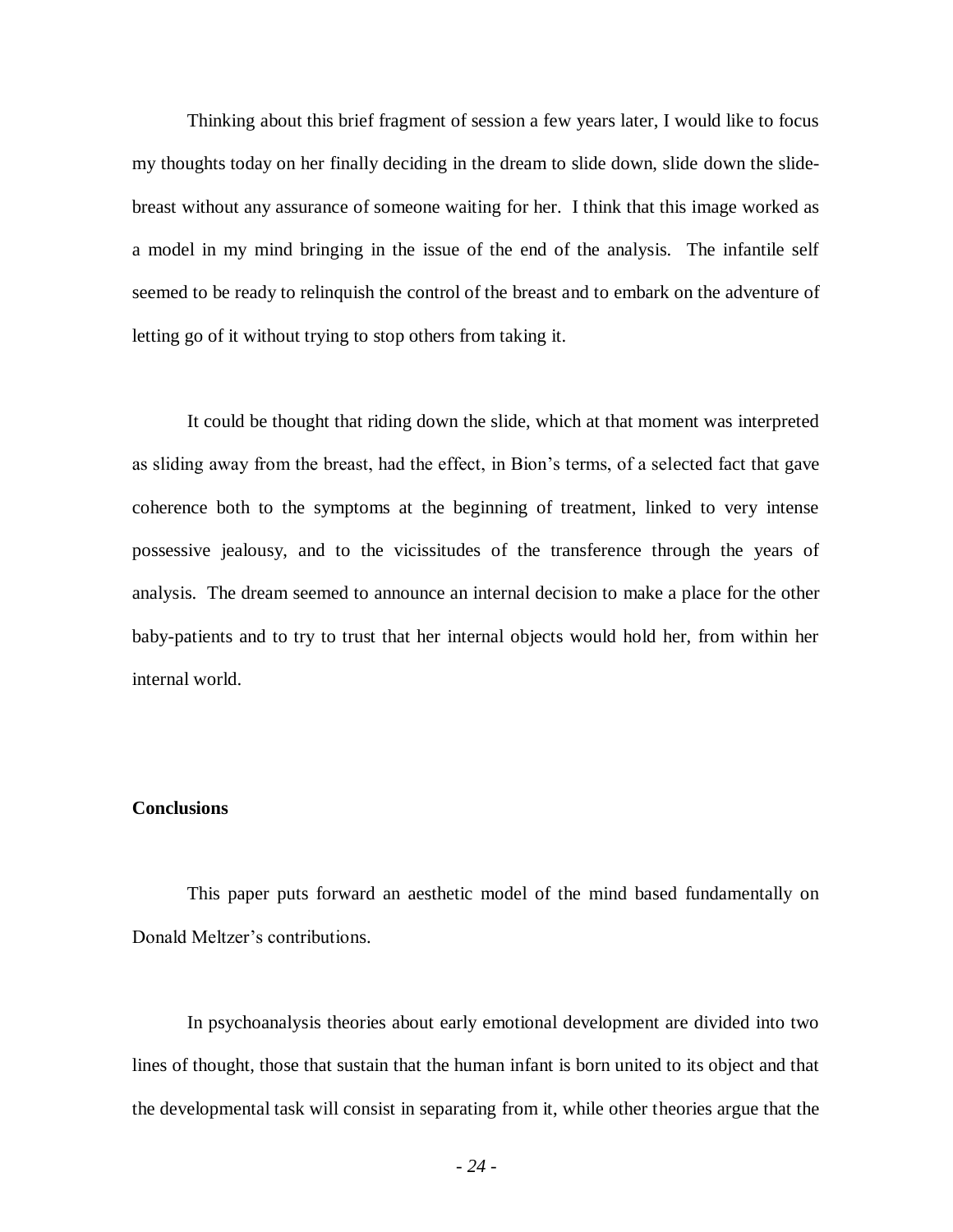infant is born separated from the object and that the developmental task entails the construction of a relationship with it.

In my view the aesthetic approach brings this last position to its most radical extreme when it advocates an original difference with an object that is present and which shows an overwhelming beauty together with an enigmatic and unknowable interior. This is the genesis of the conflictive mental pain, which, when not tolerated, leads to a breakdown of the consortium of emotions. As Meltzer says, the history of the life of a person will consist in the struggle to regain the capacity to respond with passion to the aesthetic objects.

From this perspective there is an initial difference between the infant and its mother and there always will be a difference between the analyst and the patient even when - at the service of resistances- this is demolished by narcissism. The difference is radical and irreducible. *Experiencing* that difference, that limit is the aesthetic experience*.*

It is important to carry this issue over to the sphere of the relationship with knowledge. There are two positions, extreme to some degree, with respect to this issue. On the one hand we have the scientific approach, on the other hand, the mystic one. The discrepancies between them can get diluted when they both propound modes of knowledge capable of abolishing the barriers between subject and object.

The scientific model maintains, in some way, that the differences can be eradicated by knowledge. The mystic stance considers that the distance with the object presents a limit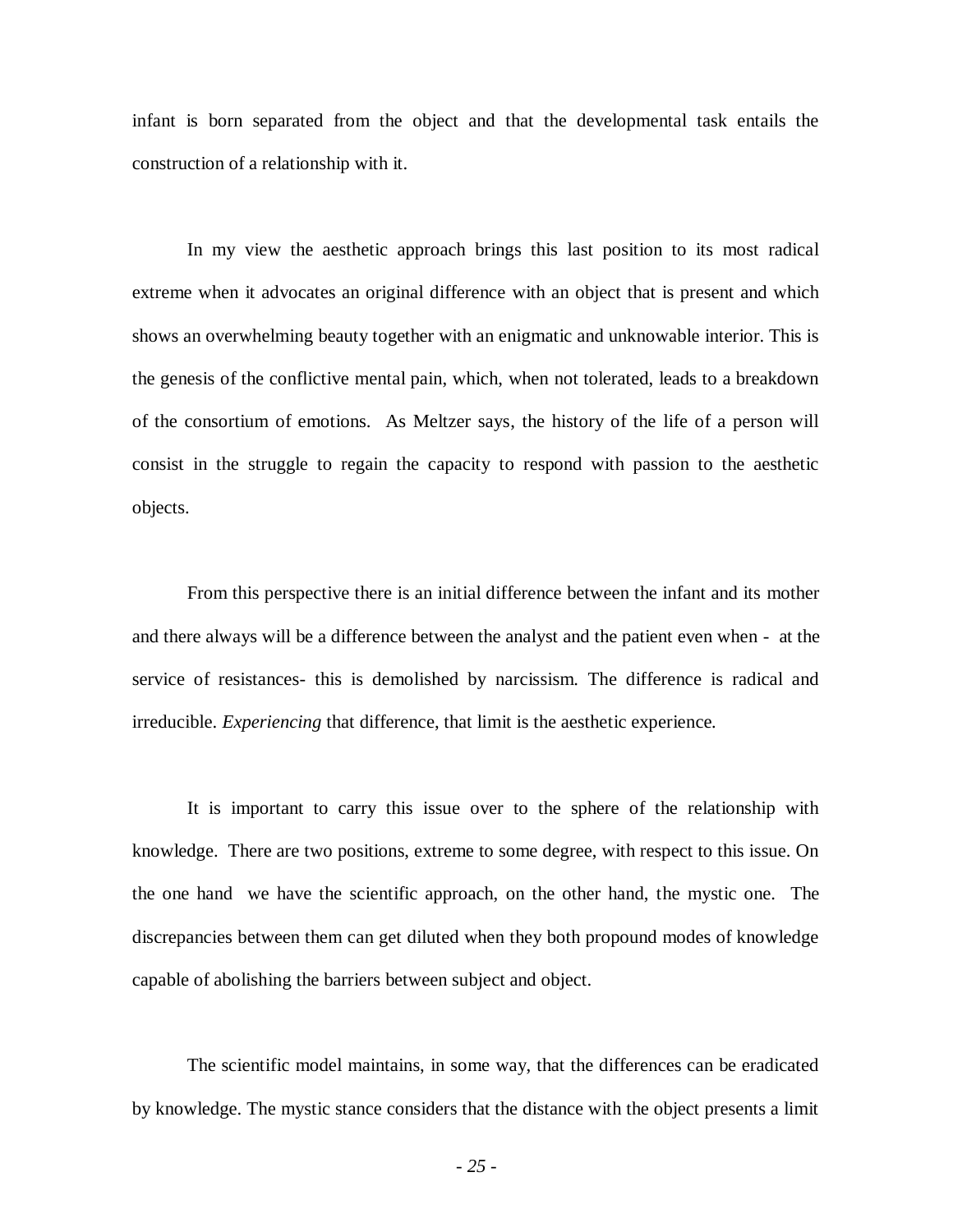that can be crossed by means of intuition, through an appropriate "training". Both of these positions are potentially intrusive pathways into the object.

A trait of the possible aesthetic model that moves it away from the scientific and the mystic models is that it puts forward an apparently alternative proposition when it mentions a *twosome* that is irreducible to any fusion.

Intuition, as the capacity to grasp the emotional states of the other person and, according to Bion, a part of the psychoanalytic function of the personality, has different meanings in the scientific, mystic and aesthetic outlooks.

For the aesthetic model intuition could be the *intuition of the limit,* both one's own for attaining knowledge, as that of the opacity of the object. This is the aesthetic experience of truth: the beauty of the limit, of the irreductible difference.

In the analytic experience, the transference–countertransference axis is essential when dealing with the differences between the two poles of this experience. It is here where Meltzer's proposition that the transference is a construction in the mind of the analyst becomes more meaningful. What the analyst "carries" is not directly what has been "emitted" by the patient but rather a construction that the analyst makes based on the evidences observed in the analytic session.

Thus the psychoanalyst is closer to the artist than to the scientist or the mystic. It is the artist who is in contact to the chaotic, he manages to represent it, he talks to us about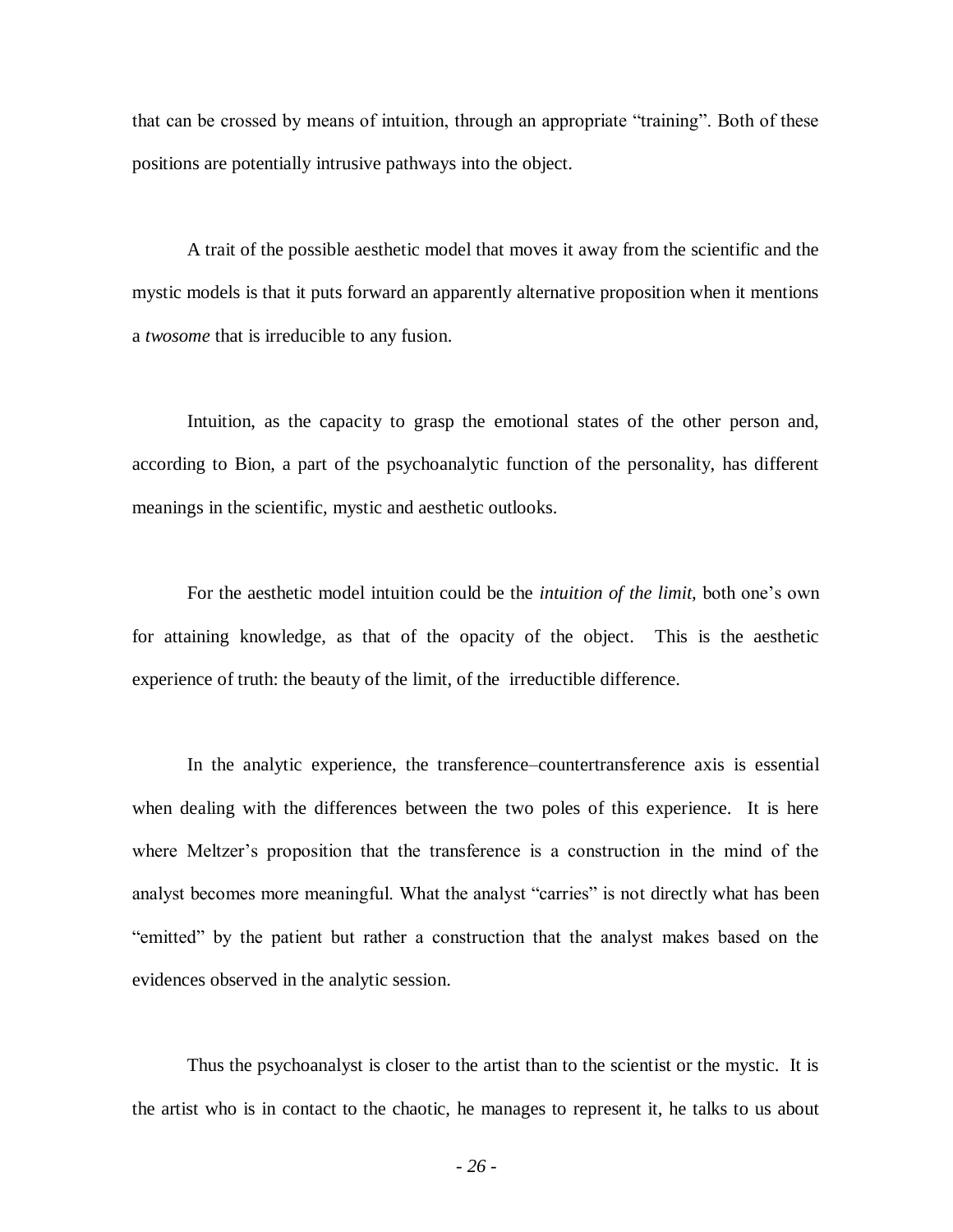chaos, but he does not get lost in it. Chaos means in Greek "abyss" or "void or dismal space that existed before the creation of the world".

The artist strives to look in two directions: chaos and the world; and his creative gesture articulates them. There seems to be no possible creation without the irruption of the un-organized and chaotic into an structure, shaking it. This is the space of art, whatever its form of expression.

The aesthetic model would comprise this crossroads of psychoanalysis and art. Aesthetic intuition is the one able to grasp the presence of the limit of the unknowable, the immeasurable, the inaccessible, that will always present itself to us as veiled.

Man thus "touches" what overwhelms and appalls him. Rainer Maria Rilke, in the "Duino Elegies" says "For Beauty is nothing but the beginning of terror which we are barely able to endure…". He seems to allude to how the poet, the artist, with his gaze approaches chaos or looks at himself in chaos. He seems to want to cross that veiled abyss so that life can be lived without dread.

From these perspectives we can say that the contact with Beauty is always essentially conflictive, because it is a mask that suggests and reveals at the same time as it conceals. Beauty is always a veil through which one can sense chaos.

The aesthetic experience implies brushing against the veil itself, a semblance of the essential enigma.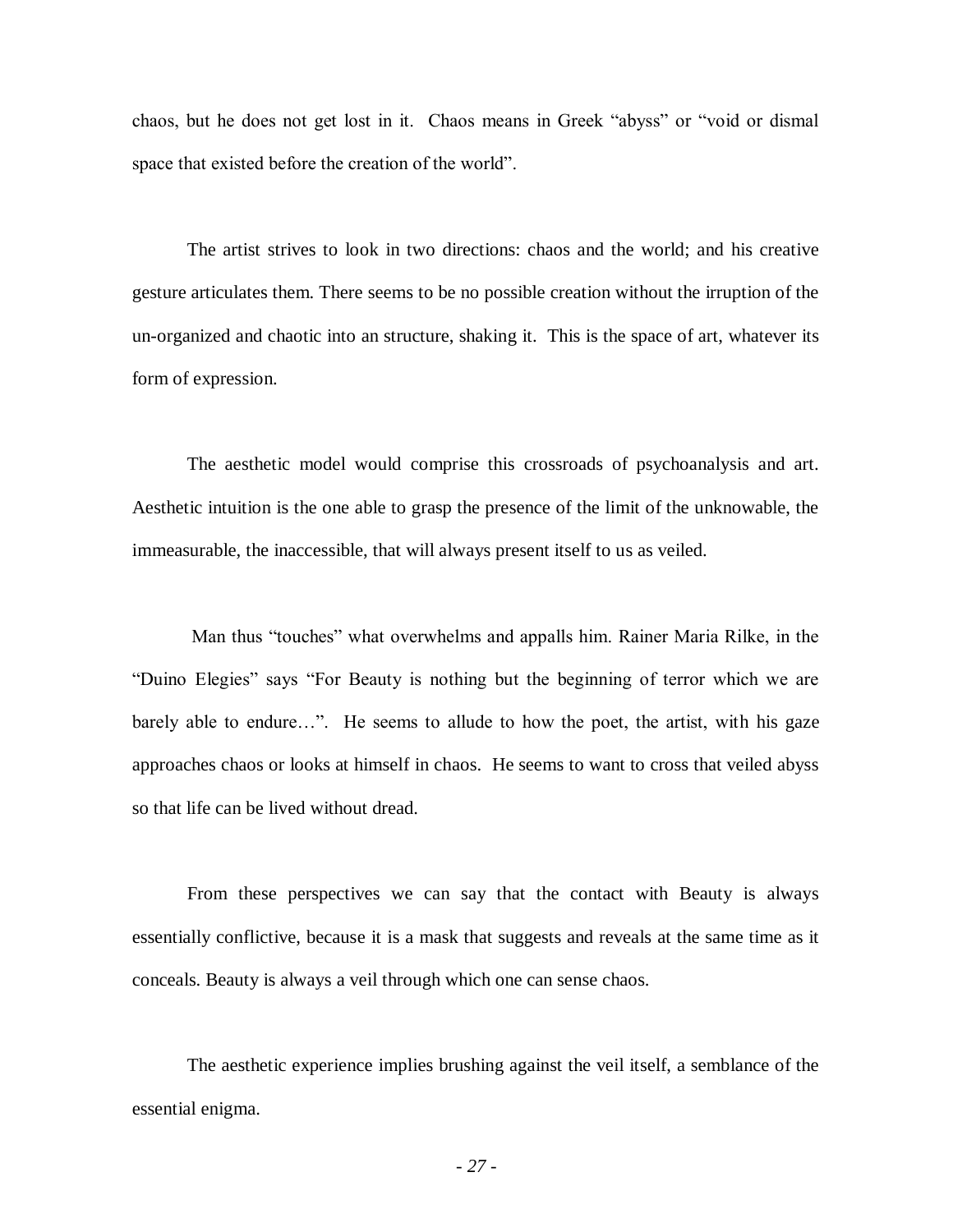# **References**

Bion, Wilfred R. (1970) *Attention and Interpretation,* Tavistock Publications, 1970.

Borges, Jorge L. (1950) *La muralla y los libros,* in Otras Inquisiciones*,* Buenos Aires, Emecé, 1960.

Freud, Sigmund (1895) *Studies on Hysteria, Ch.4:The Psychotherapy of Hysteria S.E.2*

Freud, Sigmund (1905) *Fragment of an Analysis of a Case of Hysteria S.E.***7**.

Freud, Sigmund (1914) "Recollecting, Repeating and Working Through", S.E. **12**

Kant, I. *The Critique of Judgement (1790,)* Oxford University Press, 1997

Klein, Melanie (1927) *Symposium on child Analysis,* en Love, Guilt and Reparation and other works, The Writings of Melanie Klein, Londres, Hogarth Press, 1981.

Klein, Melanie (1929) *Personification in the Play of the Children,* in Love, Guilt and

Reparation and other works, The Writings of Melanie Klein, London, Hogarth Press, 1981.

Meltzer, Donald (1967) *The Psycho-Analytical Process,* Pertshire: Clunie Press.

Meltzer, Donald (1978) *The Kleinian Development*, Pertshire: Clunie Press, 1978.

Meltzer, D. (1984) *Dream Life: A Re-examination of Psychoanalytic Theory and Technique*, Strathclyde, Pertshire: Clunie Press.

Meltzer, Donald (1986) *Studies in Extended Metapsychology,* , Pertshire: Clunie Press 1986.

Meltzer, Donald (1988) *The Apprehension of Beauty,* Pertshire: Clunie Press 1988.